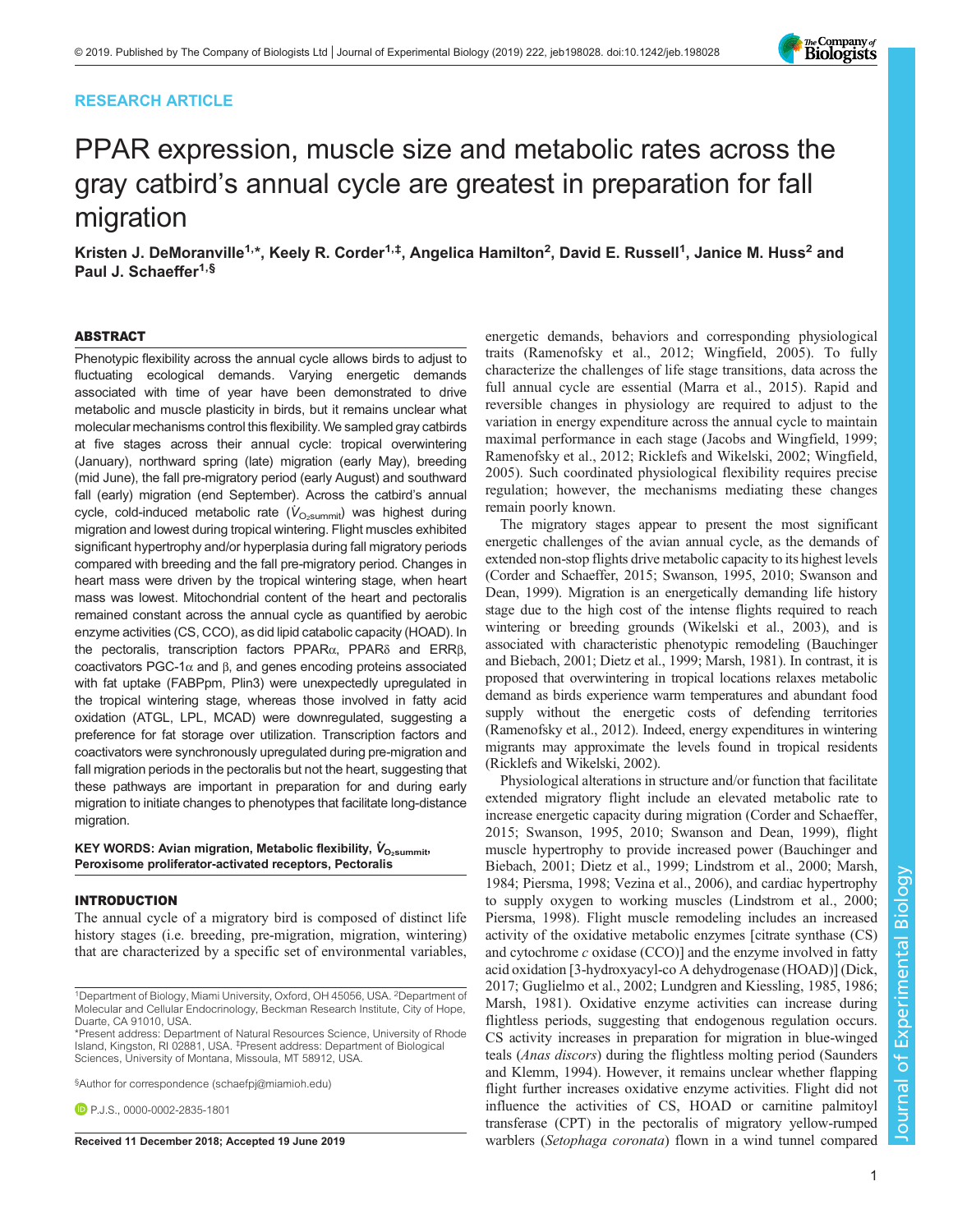|                        | <b>List of symbols and abbreviations</b>         |
|------------------------|--------------------------------------------------|
| <b>ACAD</b>            | fatty acyl-CoA dehydrogenase                     |
| <b>ATGL</b>            | adipose triglyceride lipase                      |
| CCO                    | cytochrome c oxidase                             |
| CD36                   | fatty acid translocase                           |
| <b>CPT</b>             | carnitine palmitoyl transferase                  |
| CS.                    | citrate synthase                                 |
| <b>ERR</b>             | estrogen-related receptor                        |
| FABPpm                 | plasma membrane fatty acid binding protein       |
| FATP1                  | fatty acid transport protein 1                   |
| <b>HOAD</b>            | 3-hydroxyacyl-coA dehydrogenase                  |
| <b>HSL</b>             | hormone sensitive lipase                         |
| LPL                    | lipoprotein lipase                               |
| <b>MCAD</b>            | medium-chain acyl-CoA dehydrogenase              |
| N <sub>R</sub>         | nuclear receptor                                 |
| PGC-1                  | peroxisome proliferator-activated receptor gamma |
|                        | coactivator 1                                    |
| PLIN1                  | perilipin 1                                      |
| PLIN <sub>3</sub>      | perilipin 3                                      |
| <b>PPAR</b>            | peroxisome proliferator-activated receptor       |
| <b>PPRE</b>            | <b>PPAR</b> response element                     |
| <b>PUFA</b>            | polyunsaturated fatty acid                       |
| aRT-PCR                | reverse transcription quantitative PCR           |
| <b>RFR</b>             | respiratory exchange ratio                       |
| RPLP <sub>0</sub>      | ribosomal protein lateral stalk subunit P0       |
| <b>RXR</b>             | 9-cis-retinoic acid receptor                     |
| $\dot{V}_{O_2}$ summit | sustained metabolic rate during a cold challenge |

with unflown birds [\(Dick, 2017](#page-9-0)). However, life history stage did determine oxidative capacity of the pectoralis, as birds in a fall migratory condition had higher enzyme activities compared with birds maintained on a winter light cycle [\(Dick, 2017](#page-9-0)).

Peroxisome proliferator-activated receptors (PPARs) are potential mediators of seasonal changes in avian metabolism. PPARs are ligand activated nuclear receptor (NR) transcription factors that bind as heterodimers with the 9-cis-retinoic acid receptor (RXR) to PPAR response elements (PPREs) located on promoter regions of genes [\(Reddy and Hashimoto, 2001](#page-10-0); [Wang, 2010\)](#page-10-0). The binding of fatty acid ligands recruits cofactors, including PPARγ coactivator-1 alpha and beta (PGC-1 $\alpha$  and PGC-1 $\beta$ ), to the PPAR complex, and activates the transcription of specific target genes ([Reddy and Hashimoto, 2001](#page-10-0); [Wang, 2010\)](#page-10-0). PPARs regulate many aspects of muscle metabolism in mammals, and the expression patterns of each isoform (PPARα, PPARδ and PPARγ) reflect their major regulatory roles. We recently demonstrated that these isoforms are all expressed in catbirds, respond to the same fatty acid ligands, and activate genes encoding fatty acid utilization proteins (LPL and CPT1b) ([Hamilton et al., 2018\)](#page-9-0). In mammals, PPAR $\alpha$  is expressed mainly in oxidative tissues such as skeletal muscle, heart and liver, and it regulates target genes involved in lipid oxidation such as fatty acyl-CoA dehydrogenases (ACADs) and carnitine palmitoyltransferase 1B (CPT1) ([Bensinger and](#page-9-0) [Tontonoz, 2008\)](#page-9-0). PPARδ (also referred to as PPARβ) is highly expressed in skeletal muscle and heart, regulates target genes involved in mitochondrial respiration, and overlaps with PPARα to target fatty acid uptake (e.g. CD36) and oxidation (e.g. CPT1) ([Ehrenborg and](#page-9-0) [Krook, 2009\)](#page-9-0). PPARγ is highly expressed in adipose tissue and controls the expression of genes encoding proteins involved in lipid transport, such as fatty acid binding protein (FABPpm) and fatty acid translocase (CD36), and in lipolysis, adipose triglyceride lipase (ATGL) and lipoprotein lipase (LPL) [\(Bensinger and Tontonoz,](#page-9-0) [2008;](#page-9-0) [Wang, 2010](#page-10-0)). Another group of NRs potentially involved in regulating avian muscle metabolism are the estrogen-related receptors (ERR $\alpha$ , ERR $\beta$ , ERR $\gamma$ ) that are also coactivated by PGC-1 $\alpha$  and PGC-

1β [\(Alaynick, 2008; Huss et al., 2004](#page-9-0)). In mammals, ERRα and ERRγ are ubiquitously expressed in oxidative tissues, such as heart and skeletal muscle, and are important regulators of fatty acid uptake and mitochondrial oxidation, mediating their effects directly via target gene activation and indirectly through regulation of PPARα expression [\(Alaynick, 2008](#page-9-0); [Huss et al., 2004\)](#page-9-0). ERRβ has a more restricted expression pattern than the other isoforms, but it has been implicated in metabolic function [\(Huss et al., 2015\)](#page-9-0). Data from RNAsequencing revealed that all three PPARs as well as the ERRβ and ERRγ isoforms are expressed in birds ([Hamilton et al., 2018\)](#page-9-0). Based on the high degree of structural and functional conservation between mammalian and avian PPAR and ERR proteins ([Dick, 2017](#page-9-0); [Hamilton et al., 2018](#page-9-0)), we predict that these NRs and their coactivators are involved in flight muscle and cardiac metabolic remodeling throughout the life cycle.

The present study characterized the phenotypic changes in an avian migrant across the annual cycle at the organismal, tissue and molecular levels to elucidate the regulatory mechanisms responsible for seasonal metabolic flexibility. The aim of this study was to determine the potential roles of the NRs PPARα, PPARδ, ERRβ and ERRγ, and their coactivators, PGC-1 $\alpha$  and PGC-1 $\beta$ , in regulating seasonal phenotypic plasticity of the pectoralis muscle and heart in gray catbirds (Dumetella carolinensis). To identify the regulatory roles of PPARs and ERRs in free-living songbirds, we tested the hypothesis that PPARs, ERRs and PGC-1 coactivators are strongly associated with each other and with the selected metabolic genes. We predicted that metabolic genes directly transcribed by PPARs and ERRs would be strongly associated with the NRs. We also tested the hypothesis that expression of PPARs, ERRs and their target genes is upregulated during migratory periods compared with non-migratory periods, and that the activation of these molecular pathways increases the metabolic capacity of the flight muscle and heart. We predicted that gene expression of metabolic enzymes and their upstream regulators correlates with changes in tissue biochemical properties and whole-organismal metabolic rates across the annual cycle.

# MATERIALS AND METHODS Animals and experimental design

The gray catbird [Dumetella carolinensis (Linnaeus 1766); hereafter 'catbird'] is a migratory songbird that breeds in north, central and eastern North America. Catbirds winter in southern North America and in Central America. High catbird densities in Ohio and Belize facilitated capture during all sampling periods.

We characterized phenotypic traits at five stages across the catbird annual cycle: tropical wintering (5–20 January), northward spring (late) migration (30 April–11 May), breeding (11–27 June), the fall pre-migratory period (5–15 August) and southward fall (early) migration (17 September–3 October). During both migrations, birds were captured in Ohio; thus we considered that birds in the spring were in a late migratory state because they had completed the majority of their migration. Likewise, we considered birds to be in an early migratory state during the fall because birds had from 1000 to 2500 km of migratory flight remaining. The sampling period for each stage lasted approximately 2 weeks and was separated from adjacent sampling periods by at least 1 month to reduce any potential carryover effects. Catbirds were captured at each stage using mist-nets between sunrise and early afternoon in either Hueston Woods State Park (39°34′N, 84°44′W) or the Miami University Ecology Research Center (39°30′N, 84°45′W) near Oxford, Ohio, USA, and in Indian Church Village in Belize (17°45′ N, 88°40′W). For cold-induced metabolic rate  $(\dot{V}_{\text{O}_2\text{summit}})$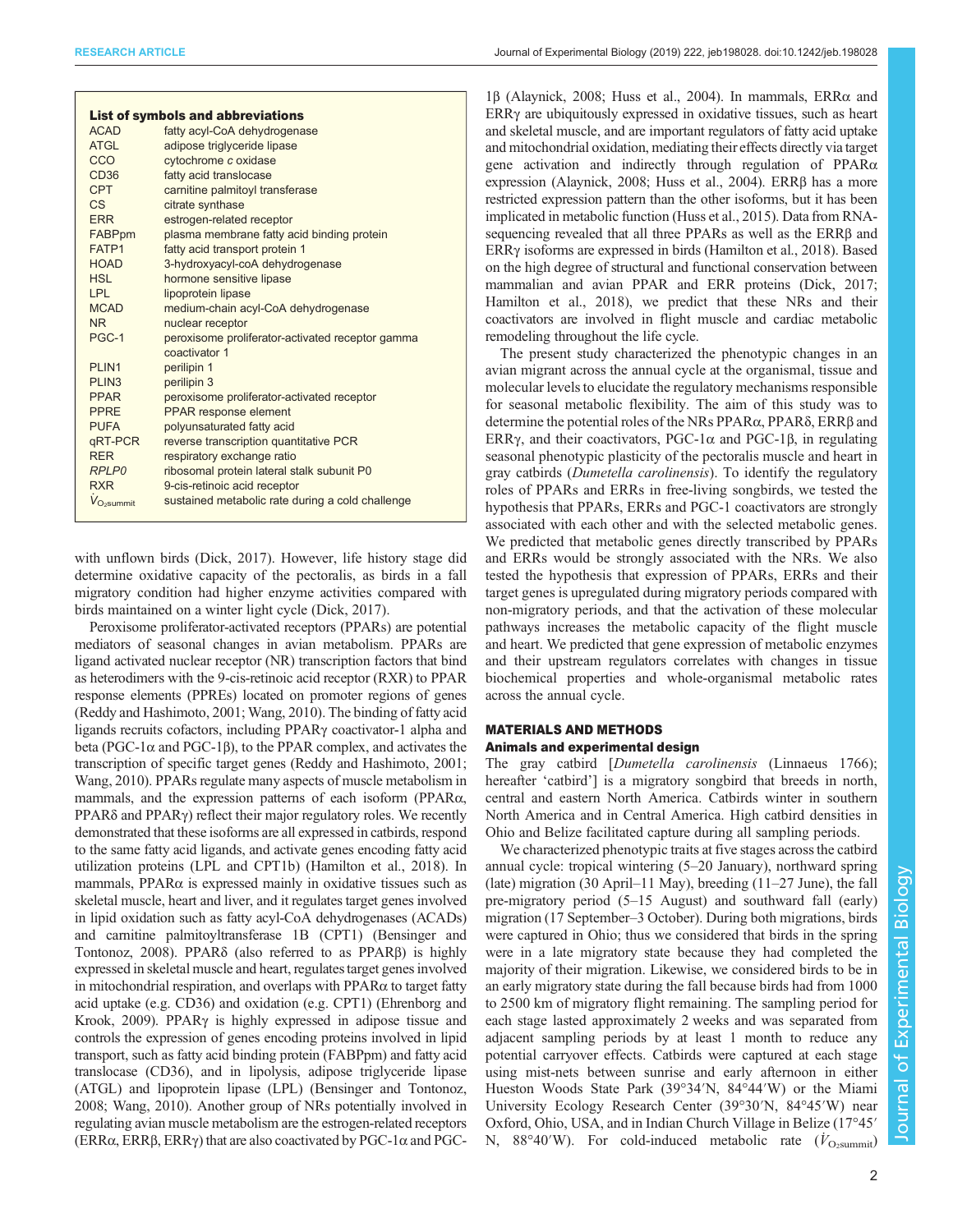<span id="page-2-0"></span>measurements, we used  $n=10-13$  catbirds per stage, all of which were released after measurements were made. For subsequent measurements, we used a combination of catbirds caught specifically for this study and unpublished data collected as part of a previous study [\(Corder et al., 2016\)](#page-9-0). For body mass and body composition we used  $n=20-56$  or  $n=14-21$  catbirds per stage. Of these, catbirds that were not used for tissue masses were released after measurements. For tissue masses, we used  $n=10-26$  catbirds per stage. For functional assays, we used  $n=9-11$  catbirds per stage. Note that this last category represents the animals that were killed for this study. In all cases, after capture, catbirds were weighed to the nearest 0.01 g using a microbalance (OHAUS, Scout Pro, Parsippany, NJ, USA). Body mass and body composition data (Table 1) for catbirds captured during the annual cycle were reported previously for the years 2012 and 2013 [\(Corder et al., 2016](#page-9-0)); however, Table 1 includes data from the years 2009 and 2012–2014. All birds in Ohio were analyzed for whole-body composition using an EchoMRI SuperFLEX™ analyzer (EchoMRI, Houston, TX, USA). This nonlethal quantitative magnetic resonance technique to measure total lean and fat masses was previously validated in songbirds [\(Guglielmo et al., 2011](#page-9-0)).

All animal trials were approved by the Institutional Animal Care and Use Committee of Miami University ( protocol 875). Bird capture was permitted through the Ohio Department of Natural Resources, the US Fish and Wildlife Service and the Forest Department of Belize. The experiments complied with the 'Principles of Animal Care', publication no. 86-23, revised 1985, of the National Institutes of Health, as well as the laws of the United States and Belize.

## Organismal metabolism

 $V_{\text{O}_2$ summit (maximal shivering oxygen consumption during an acute cold stress) was measured at each of the five life cycle stages following [Rosenmann and Morrison \(1974\).](#page-10-0) Individual catbirds were placed in a sealed chamber (volume ∼1 liter) and the temperature of the chamber was decreased to 4°C using a refrigerator. Flow through the chamber (in push mode) was maintained at a constant flow rate of 1.2 l min−<sup>1</sup> of a 21%  $oxygen/89\%$  helium (HeO<sub>2</sub>) gas mixture using a mass flow meter (0–5 l min−<sup>1</sup> , Sierra Instruments, Monterey, CA, USA) controlled by a flow controller (model MFC-2, Sable Systems, Las Vegas, NV, USA). After the chamber, gases passed through the  $CO<sub>2</sub>$  analyzer (FoxBox Field Gas Analysis System, Sable Systems), a Drierite column and the  $O_2$  analyzer (FoxBox). Outputs from the flow controller and gas analyzers were collected at a rate of one sample per second using the Expedata program (Sable Systems). Trials were terminated after 20 to 30 min once  $O_2$  consumption had reached a steady-state plateau. Cloacal temperature was obtained immediately after each trial to verify that birds were hypothermic (body temperature  $\leq$ 37°C), which indicated a maximal effort.  $\dot{V}_{\text{O}_2\text{summit}}$ 

was calculated using the highest 1-min average gas concentration values and the equation from the Expedata manual (Sable Systems):

$$
\dot{V}_{\text{O}_2\text{summit}} = f \cdot ((F_{\text{IO}_2} - F_{\text{EO}_2}) - F_{\text{EO}_2} \cdot (F_{\text{ICO}_2} - F_{\text{ECO}_2})) / (1 - F_{\text{EO}_2}),
$$
\n(1)

where  $f$  is the flow rate (corrected to standard temperature, pressure and dry gas),  $F_{\text{I}_{\text{O}_2}}$  and  $F_{\text{E}_{\text{O}_2}}$  are the fractional content of oxygen in incurrent and excurrent air, respectively, and  $F_{\text{ICO}}$  and  $F_{\text{ECO}}$  are the fractional content of carbon dioxide in incurrent and excurrent air, respectively. We normalized ml of  $O<sub>2</sub>$  consumed per minute by dividing by individual body mass (g). The respiratory exchange ratio (RER) was calculated as the  $CO<sub>2</sub>$  produced/ $O<sub>2</sub>$  consumed. After each trial, birds were released after tail feathers were clipped to prevent measuring the same individuals twice per season.

# Tissue and organ masses

Upon capture of a second set of catbirds in each life stage (except tropical overwintering), we determined fat and lean masses using an EchoMRI SuperFLEX™ body composition analyzer. For all stages, these birds were then euthanized with an overdose of inhaled isoflurane and tissue samples collected. The pectoralis (flight muscle), heart and gastrocnemius (leg muscle) were removed and immediately weighed. A subset of the tissues was preserved in Qiagen Allprotect Tissue Reagent and stored at 4°C for 1–2 days in Ohio and 4–10 days in Belize, and these samples were subsequently stored at −80°C to quantitate relative gene expression using realtime quantitative PCR (qRT-PCR). An additional subset of the tissues from all of the stages except tropical overwintering were flash-frozen in liquid nitrogen and stored at −80°C for biochemical and lipid composition analyses.

# Mitochondrial and lipid oxidation assays

Enzyme activities of CS, CCO and HOAD were quantified in the pectoralis and heart. Samples were homogenized in nine volumes of homogenization buffer (200 mmol l<sup>−1</sup> K<sub>2</sub>HPO<sub>4</sub>, 200 mmol l<sup>−1</sup> K<sub>2</sub>HPO<sub>4</sub>, 10 mmol l<sup>-1</sup> EDTA, 1 mol l<sup>-1</sup> dithiothreitol, pH 7.5) on ice using a Power Gen 125 homogenizer (Fisher Scientific, Waltham, MA, USA) for 3×10 s bouts. Samples were centrifuged at 300  $g$  for 10 min at 4°C. The supernatant was removed and samples were kept on ice and used immediately for CS and CCO, and frozen at −80°C for HOAD assays. CS and CCO protocols were modified from [Houle-Leroy et al. \(2000\)](#page-9-0) and the HOAD protocol was modified from [Price et al. \(2010\)](#page-10-0) as described below.

To determine CS activity, muscle homogenates were added to assay reagent (100 mmol  $l^{-1}$  Tris-HCl, pH 8.0) with an excess of 5,5′ dithiobis-2-nitrobenzoic acid (DTNB; 0.10 mmol l−<sup>1</sup> ), acetyl-CoA  $(0.15 \text{ mmol } 1^{-1})$  and oxaloacetate  $(0.15 \text{ mmol } 1^{-1})$ . The reaction was monitored at 412 nm. To determine CCO activity,

Table 1. Gray catbird body mass, wet fat and lean masses (g) from individuals collected in Oxford, Ohio, USA, during fall pre-migration, fall migration, spring migration and breeding (2012–2014), and in Indian Church Village, Belize, during tropical overwintering (2014)

| Body condition | Pre-migration               | Fall migration             | Tropical overwintering | Spring migration       | <b>Breeding</b>      |         |
|----------------|-----------------------------|----------------------------|------------------------|------------------------|----------------------|---------|
| Sample size    | 30.14                       | 56.50                      | 20, 0                  | 27.21                  | 23.14                |         |
| Body mass      | $34.7 \pm 0.4^a$            | $37.1 \pm 0.3^b$           | $35.8 \pm 0.5^{a,b}$   | $34.2 \pm 0.5^a$       | $34.1 \pm 0.5^a$     | < 0.001 |
| Fat mass       | $0.93 \pm 0.1$ <sup>a</sup> | $2.7 \pm 0.7$ <sup>b</sup> |                        | $2.4\pm0.4^{b}$        | $0.77 \pm 0.2^a$     | < 0.001 |
| Lean mass      | $29.4 \pm 0.4$ <sup>a</sup> | $28.2 \pm 0.5^a$           | -                      | $26.0 \pm 0.3^{\rm b}$ | $27.6 \pm 0.4^{a,b}$ | < 0.001 |

Data are presented as means±s.e.m. Sample sizes correspond to body mass, fat/lean masses. Different letters indicate statistical differences in body condition among stages determined by one-way ANOVA and post hoc Tukey's test for body mass and Wilcoxon and Kruskal–Wallis rank sums test followed by Steel-Dwass pairwise comparisons for fat and lean masses.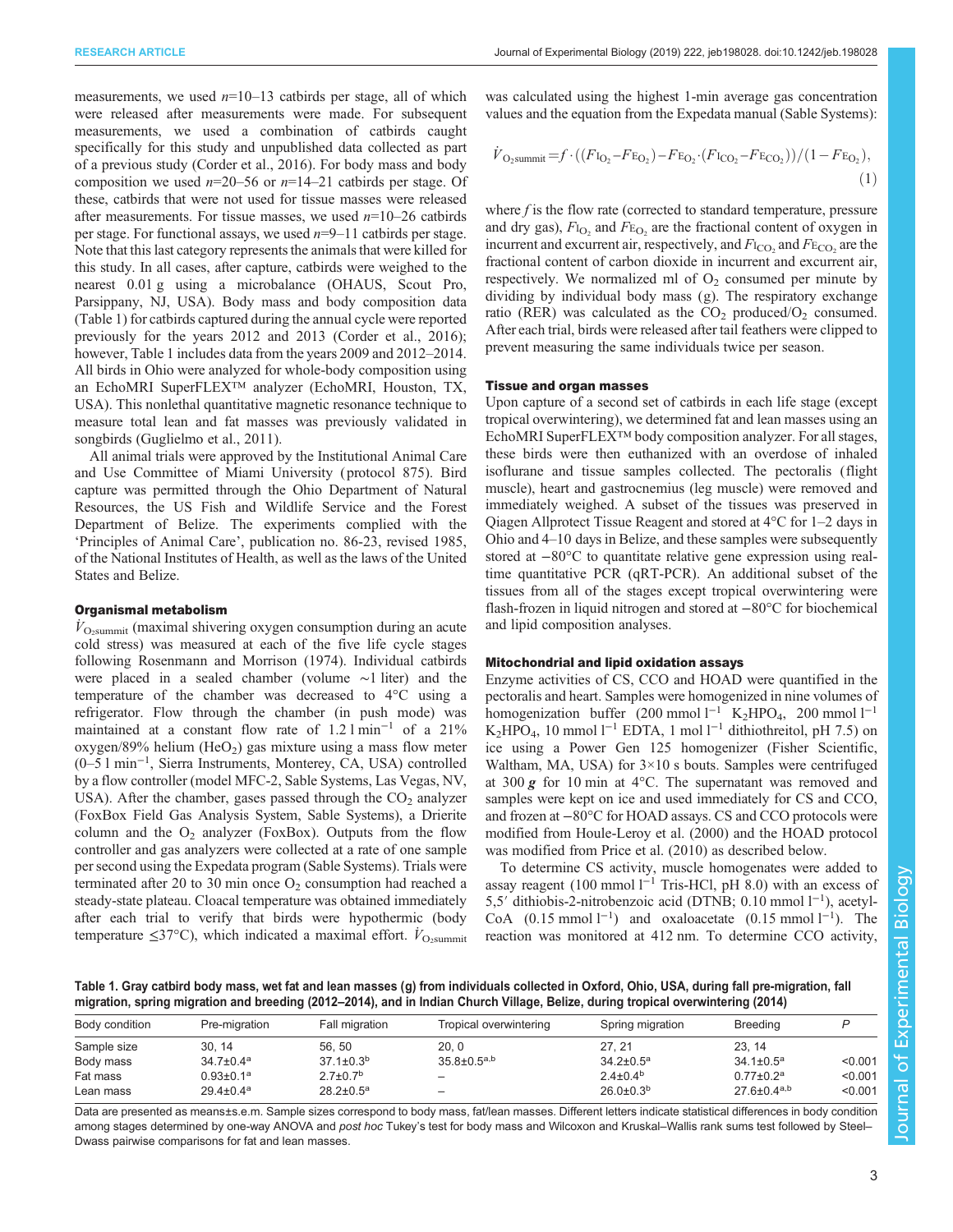homogenates were added to assay reagent (100 mmol  $l^{-1}$  potassium phosphate, pH 7.5) with an excess of reduced cytochrome c  $(0.075 \text{ mmol } 1^{-1})$ . Cytochrome c was reduced by adding sodium hydrosulfite, and excess sodium hydrosulfite was removed by bubbling with compressed air for 30 min on ice. The reaction was monitored at 550 nm against a reference of  $0.075$  mmol  $1^{-1}$ cytochrome c oxidized with 0.33% potassium ferricyanide. To determine HOAD activity, homogenates were added to assay reagent (50 mmol  $1^{-1}$  imidozole, pH 7.4 at 39 $\degree$ C) with an excess of EDTA (1 mmol  $1^{-1}$ ), NADH (0.225 mmol  $1^{-1}$ ) and acetoacetyl CoA (0.1 mmol l<sup>-1</sup>) and the reaction was monitored at 340 nmol l<sup>-1</sup>.

Enzyme activity was calculated by obtaining the slope of the reaction (change in absorbance) in a temperature-controlled spectrophotometer (DXT880 Multimode Detector, Beckman Coulter, Fullerton, CA, USA) at 39°C over the course of 5 min. Extinction coefficients for each enzyme substrate are:  $13.6 \times 10^3$  for DTNB,  $19.1 \times 10^3$  for ferricytochrome c and  $6.22 \times 10^3$  for NADH. All muscle homogenates were diluted to 1:100 and were run in duplicate in a final volume of 1 ml. Enzyme activity was calculated by subtracting a blank (control) run from the reactions (lacking substrates acetyl-CoA for CS, sample for CCO and acetoacetyl CoA for HOAD). Enzyme activity is expressed as units per gram of tissue, where one unit is equal to 1 µmol product min<sup>-1</sup>.

# Determination of tissue lipid content

Pectoralis, heart, gastrocnemius and liver samples from a subset of animals collected in Ohio were used to determine tissue lipid content. Lipids were extracted from 20–91 mg of tissue using a modified Folch method ([Folch et al., 1957](#page-9-0)). After weighing, the frozen tissue piece was minced in 40 ml of 2:1 chloroform:methanol mixture. After 24 h at 4°C, the sample was filtered, 60 ml of 1:1 H2O:chloroform was added and this was left overnight to separate via gravity in a separatory funnel. The lower phase was drained and evaporated under a nitrogen stream using a NEVAP 111 (Organomation, Berlin, MA, USA). The remaining extract was weighed and the lipid content (as a percentage of original tissue wet mass) was obtained.

## Gene expression analysis

Quantitative reverse transcription PCR (qRT-PCR) was performed to quantitate relative expression of PPARs, ERRs, PGCs and selected target genes. Total RNA was extracted from pectoralis muscle and heart (50 mg) using TRIzol® Reagent (Ambion, Life Technologies, Carlsbad, CA, USA). RNA concentrations and quality were verified using a NanoDrop (Nanodrop Technologies, Wilmington, DE, USA). RNA (1 µg) was reverse transcribed using the iScript cDNA synthesis kit (Bio-Rad, Hercules, CA, USA), and cDNA was used as template for qPCR. Each 15 μl PCR reaction mixture comprised cDNA template, 0.17 μmol l−<sup>1</sup> gene-specific primers ( primer-specific optimal concentration) and  $2X$  iQ SYBR<sup>®</sup> Green Supermix (Bio-Rad). The temperature cycles for each PCR reaction were as follows: 3 min at 95°C, 40 cycles of 95°C for 12 s and a primer-specific optimal temperature (55–63.7°C) for 45 s. Each PCR run was completed with a melt curve analysis to confirm the presence of a single PCR product and amplification efficiency verified for every primer pair. The real-time values were derived from a standard curve generated for each primer set. Primer sequences were derived directly from gray catbird RNA-seq data. [\(Hamilton et al., 2018\)](#page-9-0). Primers in our study met the following criteria: (1) amplification of a single product indicated by a single peak in the melting curve analysis; (2) sequence of the PCR product confirming amplification from the proper gene; and (3) efficiency

of amplification between 90 and 110%. In all cases, cycle threshold  $(C<sub>t</sub>)$  values ranged from 18 to 25, except for Lipe and Fatp1, which were detected between 30 and 31, and PGC-1β, which was detected in the 32–33 range. Primer sequences are shown in [Table S1.](http://jeb.biologists.org/lookup/doi/10.1242/jeb.198028.supplemental) Transcript expression levels were normalized to the reference gene RPLP0, which codes for the ribosomal protein subunit P0 and is highly conserved across tissues and species, and did not vary across the catbird's annual cycle  $(F_{3,34}=0.64, P=0.64)$ . Ribosomal genes are commonly used as a reference gene in birds. For example, RPL13 was among the most stable normalization genes in chicken kidney cells ([Batra et al. 2016\)](#page-9-0). Similarly, RPL13 and RPL19 were validated in zebra finch, chicken and ostrich brain tissue [\(Olias et al.](#page-10-0) [2014\)](#page-10-0). Experimental and control reactions were run independently (RPLP0 was not multiplexed with each experimental run). The averages from triplicate PCR wells were used for correction. Transcript expression is reported relative to the pre-migratory stage.

# Statistical analyses

Statistical analyses were conducted using JMP software (SAS Institute, version 10.0). The effect of annual stage on each measure was compared using a one-way ANOVA with a *post hoc* Tukey's HSD comparison. Data were checked for normality using Shapiro– Wilk's test and constant variance using a Levene's test. Those data that did not meet these assumptions were log transformed, although all figures present non-transformed data. Log transformation did not correct for normality and/or equal variance for all data sets as indicated in figure and table legends. In these cases, non-parametric statistics, Wilcoxon and Kruskal–Wallis tests, were conducted. Each pair of Student's t-tests were conducted to determine differences in oxidative and catabolic enzyme activities between the heart and pectoralis. The gene expression data normalized to the reference gene RPLP0 (but not normalized to season) were used to perform a correlation analysis to measure the strength of association between gene pairs for the entire annual cycle. We used R 3.4.3 ([https://](https://www.r-project.org/) [www.r-project.org/](https://www.r-project.org/)) to conduct a Spearman's rank-order correlation analysis, the nonparametric equivalent of the Pearson's correlation, because the data violated the assumption of a normal distribution. We computed the correlation matrix ([Fig. S1](http://jeb.biologists.org/lookup/doi/10.1242/jeb.198028.supplemental)) for gene pairs using the Corrplot package and extracted Spearman's correlation coefficients and P-values using the Hmisc package. We used Cystoscape 3.7.1 [\(Shannon et al., 2003\)](#page-10-0) to construct the gene network (see [Fig. 4](#page-6-0)) using Spearman's correlation coefficients and P-values extracted from R ([Tables S3 and S4](http://jeb.biologists.org/lookup/doi/10.1242/jeb.198028.supplemental)).

# RESULTS

## Body mass and body composition

A subset of the data for body mass and composition across the annual cycle ([Table 1](#page-2-0)) was reported previously [\(Corder et al., 2016\)](#page-9-0). Based on the larger sample size studied here, we confirmed that catbirds maintained a constant body mass across most of the annual cycle with the exception of fall (early) migration, during which mass was significantly increased  $(F_{4,152}=11.41, P<0.001;$  [Table 1\)](#page-2-0). Body composition analysis revealed that fat mass was also significantly higher during migration compared with non-migratory stages  $(\chi_4^2 = 26.25, P < 0.001$ ; [Table 1](#page-2-0)). Lean mass was highest during premigration and fall, and lowest during spring (late) migration  $(\chi_{4}^{2}=25.52, P<0.001;$  [Table 1\)](#page-2-0).

# Organismal summit metabolic rate

There was a significant effect of annual stage on whole-body maximum metabolic rate ( $\dot{V}_{\text{O}_2\text{summit}}$ ) and RER, an indirect measure of the relative contribution of fuels to oxidative energy metabolism.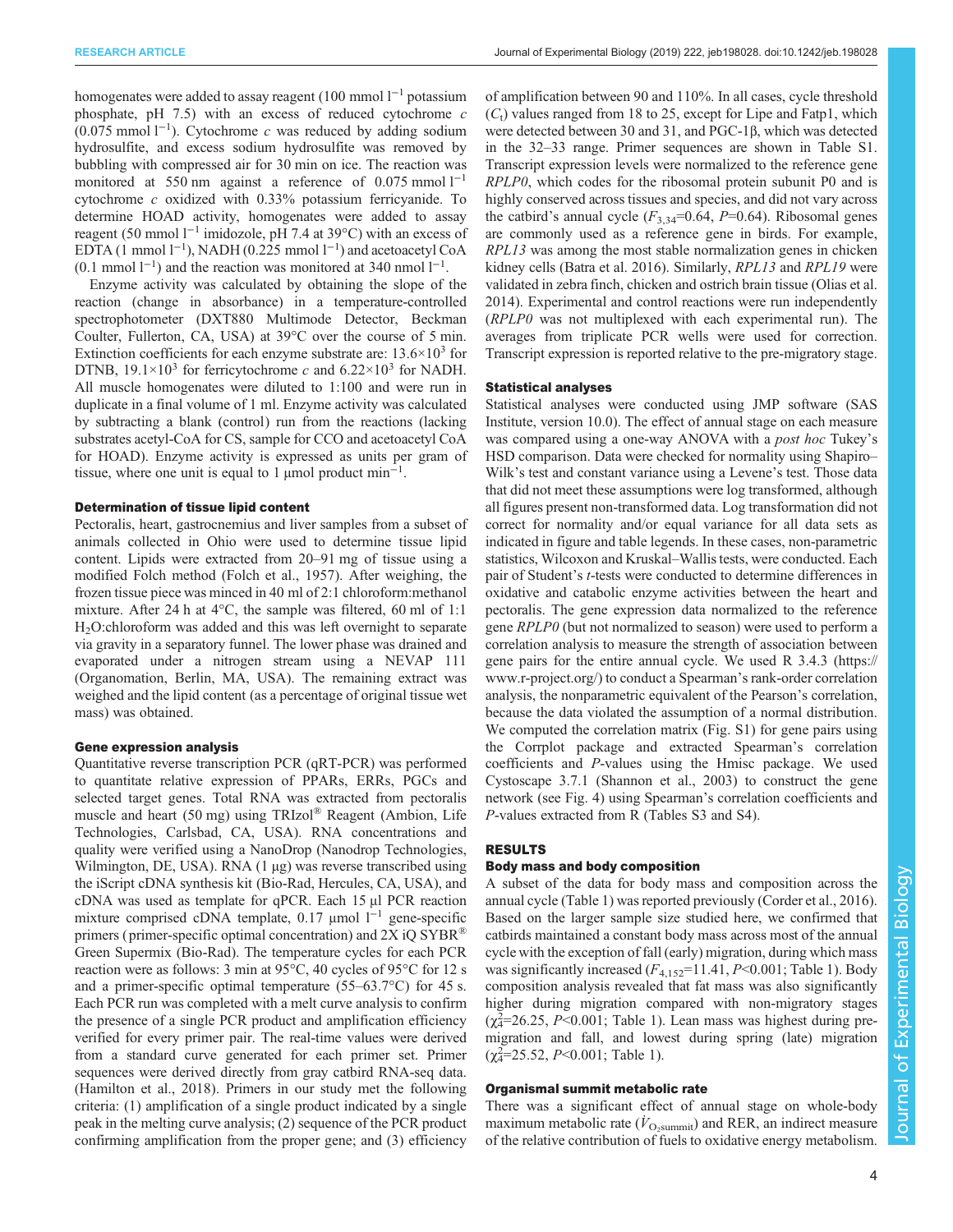The  $\dot{V}_{\text{O}_2\text{summit}}$  was lowest in the tropics (19–29% lower) and highest during fall (early) migration  $(\chi_4^2=25.49, P<0.001;$  Fig. 1) compared with all other stages. The differences observed in these stages remained when  $\dot{V}_{\rm O_2summit}$  was normalized to body mass by dividing by individual body mass  $(F_{4,49} = 6.04, P < 0.0005)$ . The RER displayed an opposite pattern, and was greatest in the tropical wintering stage (0.81) and lowest during fall migration (0.55)  $(\chi^2_4=34.49, P<0.0001;$  Fig. 2).

# Heart and skeletal muscle structure

The pectoralis muscle, predominantly relied on for flight, was significantly larger during fall (early) migration compared with premigration, but did not significantly differ in the other stages  $(F_{4,73}=3.04, P=0.02;$  [Table 2](#page-5-0)). In contrast, pectoralis mass normalized to total lean mass was highest during spring migration  $(\chi_3^2=30.24, P<0.001)$ , and pectoralis mass normalized to body mass was highest during spring migration and breeding  $(\chi^2 = 18.72)$ , P<0.001; [Table S2\)](http://jeb.biologists.org/lookup/doi/10.1242/jeb.198028.supplemental). Absolute heart mass was non-significantly highest during both migrations, but unlike the pectoralis, was significantly lowest during tropical overwintering  $(F_{4,75}=16.91,$ P<0.001; [Table 2\)](#page-5-0). Heart size scaled to body mass remained lowest in the tropics  $(\chi_4^2=21.58, P<0.001;$  [Table S2](http://jeb.biologists.org/lookup/doi/10.1242/jeb.198028.supplemental)). As observed for the pectoralis, heart mass normalized to lean mass was highest during both migrations ( $F_{4,75}$ =22.32,  $P$ <0.001) and when normalized to whole body mass was highest during spring migration ([Table S2\)](http://jeb.biologists.org/lookup/doi/10.1242/jeb.198028.supplemental). Although not significant, gastrocnemius (leg) mass tended to be lowest during spring migration  $(F_{4,64}=2.42, P=0.06;$  [Table 2\)](#page-5-0).

### Skeletal muscle metabolism

There were no differences in metabolic enzyme activities among life history stages per gram of tissue in the pectoralis (CS,  $\chi^2$ =1.38,  $P=0.71$ ; CCO,  $F_{3,39}=0.04$ ,  $P=0.99$ ; HOAD,  $\chi_3^2=4.90$ ,  $P=0.18$ ; [Table 3\)](#page-5-0) or for the total activity of the whole muscle mass (wet mass) (CS,  $\chi_3^2$ =4.35, P=0.23; CCO,  $\chi_3^2$ =1.95, P=0.58; HOAD,  $\chi_3^2$ =6.68,  $P=0.08$ ) or in the heart per gram of tissue (CS,  $F_{3,32}=1.89$ ,  $P=0.15$ ; CCO,  $\chi_3^2=1.381$ ,  $P=0.73$ ; HOAD,  $\chi_3^2=5.35$ ,  $P=0.15$ ; [Table 3\)](#page-5-0) or for the total activity of the whole organ mass (CS,  $\chi^2$  = 2.64,  $P=0.45$ ; CCO,  $F_{3,34}=0.31$ ,  $P=0.82$ ; HOAD,  $F_{3,34}=2.07$ ,  $P=0.125$ ). Analysis of mitochondrial enzyme activity revealed differences



Fig. 1. Seasonal variation in cold-induced metabolic rate ( $\dot{\boldsymbol{V}}_{\text{O}_2 \text{summit}}$ ). Mean (±s.e.m.) summit respiration measured at each of the defined life stages  $(n=13$  for fall migration,  $n=10$  for all other stages). Different letters indicate significance differences among stages determined by Wilcoxon and Kruskal– Wallis rank sums test and Steel–Dwass pair-wise comparisons.



Fig. 2. Seasonal variation in the respiratory exchange ratio (RER). RER (mean±s.e.m., calculated as rate of  $CO<sub>2</sub>$  released/ $O<sub>2</sub>$  consumed) during  $V_{\text{O}_2\text{summit}}$ . Sample sizes as in Fig. 1. Different letters indicate significance between RER among stages determined by Wilcoxon and Kruskal–Wallis rank sums test and Steel–Dwass pair-wise comparisons.

between cardiac and flight muscle oxidative capacity. CS and CCO activities, measures of mitochondrial abundance, were 52% and 53% greater, respectively, in the heart compared with in the pectoralis (CS,  $F_{1,77}$ =92.51, P<0.0001; CCO,  $F_{1,78}$ =45.54, P<0.0001; [Table 3\)](#page-5-0). HOAD activity was 30% greater in the pectoralis compared with in the heart  $(F_{1,70} = 14.47, P = 0.0003;$ [Table 3\)](#page-5-0), indicating a greater ability to oxidize fatty acids in the flight muscle.

The lipid content of pectoralis, heart, gastrocnemius and liver did not differ across migration status. Between tissues, the heart had a higher percent lipid content compared with the pectoralis or liver at both non-migratory and migratory stages  $(F_{3,57}=4.14, P=0.01;$ [Fig. 3](#page-6-0)).

# PPARs as metabolic regulators in the pectoralis, but not the heart

The NRs PPARα, PPARδ and ERRβ were highly correlated with each other and their coactivators PGC-1 $\alpha$  and PGC-1 $\beta$  in catbird pectoralis ( $r_s$ =0.34–0.56, P<0.05; [Fig. 4,](#page-6-0) [Table S3, Fig. S1\)](http://jeb.biologists.org/lookup/doi/10.1242/jeb.198028.supplemental). ERRγ was only significantly correlated with PPAR $\alpha$  ( $r_s$ =0.3, P=0.04). PPARα, PPARδ, ERRβ, PGC-1α and PGC-1β were directly associated with the genes that transcribe proteins involved in mitochondrial metabolism:  $CS$  ( $r_s=0.27-0.33$ ,  $P<0.07$ ) and  $MCAD$  ( $r_S$ =-0.26 to -0.37, P<0.1). We expected metabolic transcription factors to be positively correlated with MCAD, the enzyme that catalyzes the initial step of the mitochondrial fatty acid beta-oxidation pathway; however, this association was consistently negative. PPARα, ERRβ, PGC-1α and PGC-1β were directly associated with the lipid droplet Plin3 ( $r_s$ =0.35 to 0.57, P<0.05). NRs were inconsistently associated with genes involved with fat transport and uptake, i.e. CD36 (PPARα,  $r_s$ =0.26, P=0.09; ERRγ,  $r_S$ =–0.26, P=0.09), FATP1 (ERR $\beta$ ,  $r_S$ =0.29, P=0.06) and FABPpm (ERR $\gamma$ ,  $r_s$ =0.25, P=0.1). However, none of the regulators were directly associated with genes involved in fat catabolism (*LPL*, *HSL*, ATGL).

In the catbird pectoralis muscle, the relative gene expression of PPARα, PPARδ, ERRβ and PGC-1α, PGC-1β, and several selected target genes involved in muscle oxidative pathways and fatty acid transport and oxidation were significantly different among stages of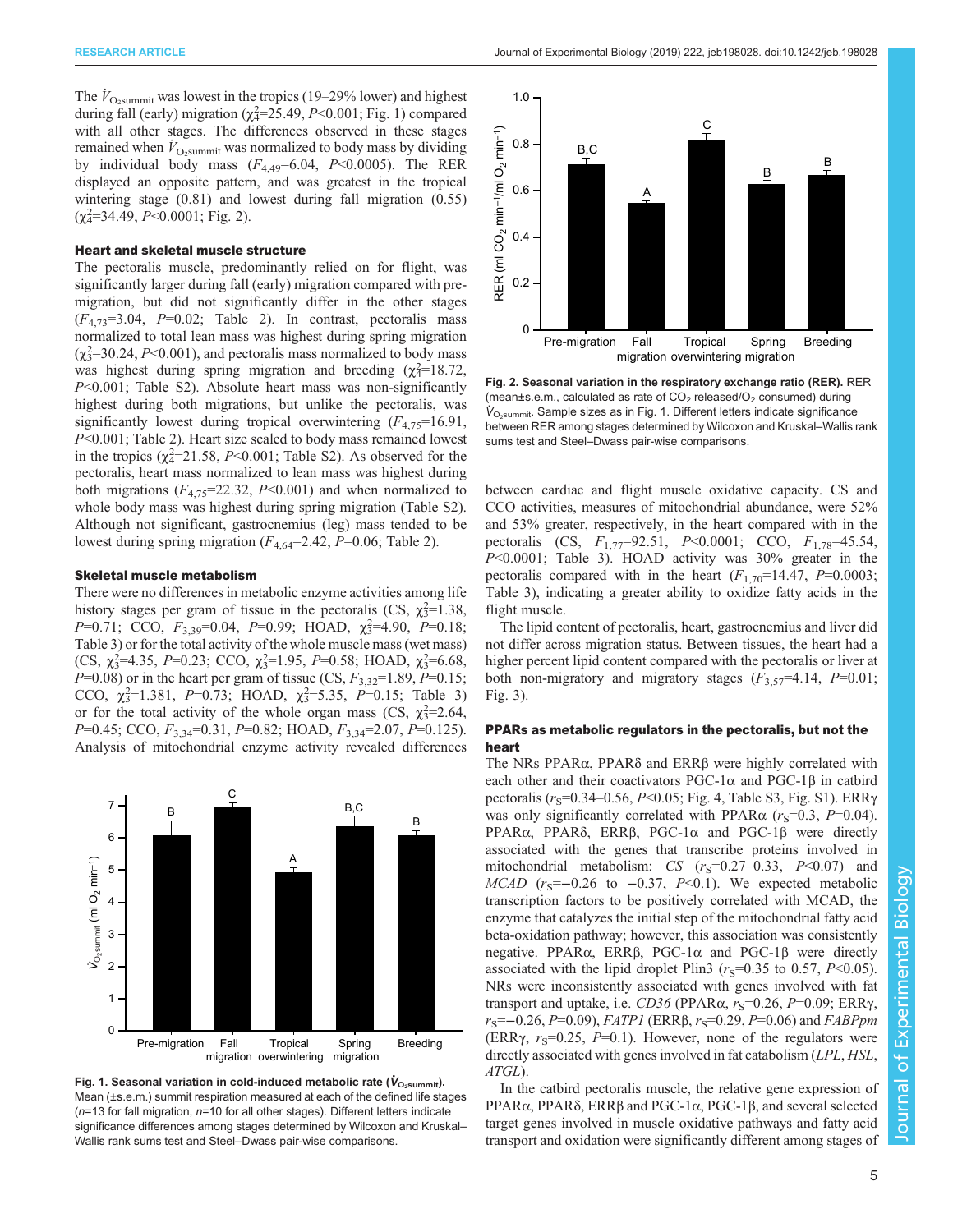<span id="page-5-0"></span>

| Table 2. Gray catbird absolute tissue mass (g) from individuals collected in Oxford, Ohio, USA, during fall pre-migration, fall migration, spring |
|---------------------------------------------------------------------------------------------------------------------------------------------------|
| migration and breeding (2012–2014), and in Indian Church Village, Belize, during tropical overwintering (2014)                                    |

| Tissue                 | Pre-migration                | Fall migration               | Tropical overwintering | Spring migration             | <b>Breeding</b>              |         |
|------------------------|------------------------------|------------------------------|------------------------|------------------------------|------------------------------|---------|
| Sample size            |                              | 14                           |                        | 26                           | 10                           |         |
| Pectoralis mass (q)    | $4.53 \pm 0.10^a$            | $4.87 \pm 0.06^b$            | $4.51 \pm 0.13^{a,b}$  | $4.66 \pm 0.06^{a,b}$        | $4.48 \pm 0.08$ <sup>a</sup> | 0.02    |
| Sample size            | 19                           | 14                           |                        |                              |                              |         |
| Heart mass (g)         | $0.31 \pm 0.01$ <sup>a</sup> | $0.34 \pm 0.01$ <sup>a</sup> | $0.25 \pm 0.01^b$      | $0.33 \pm 0.01$ <sup>a</sup> | $0.31 \pm 0.01$ <sup>a</sup> | < 0.001 |
| Sample size            |                              | 13                           | 10                     | 18                           | 10                           |         |
| Gastrocnemius mass (q) | $0.26 \pm 0.01$              | $0.27 \pm 0.01$              | $0.26 \pm 0.01$        | $0.23 \pm 0.01$              | $0.25 \pm 0.01$              | 0.06    |

Data are presented as means±s.e.m. Different letters indicate statistical differences of tissue mass among stages determined by one-way ANOVA and post hoc Tukey's test for heart and gastrocnemius and Wilcoxon and Kruskal–Wallis rank sums test followed by Steel–Dwass pairwise comparisons for pectoralis mass.

the annual cycle [\(Fig. 5,](#page-7-0) [Table 4\)](#page-8-0). Expression patterns in the tropical wintering stage were frequently the most divergent from the other stages, and expression in this stage was either significantly upregulated (PPARα,  $F_{4,44}$ =5.17, P=0.002; PGC-1α,  $F_{4,44}$ =5.82,  $P \le 0.001$ ; PGC-1 $\beta$ ,  $\chi^2 = 6.50$ ,  $P \le 0.001$ ; ERR $\beta$ ,  $F_{4,44} = 5.00$ ,  $P = 0.002$ ; FABPpm,  $F_{4,44}$ =3.71,  $P=0.01$ ; Plin3,  $F_{4,43}$ =7.42,  $P=0.0002$ ) or downregulated (ATGL,  $F_{4,40}$ =2.67,  $P$ =0.05; LPL,  $F_{4,43}$ =3.30,  $P=0.02$ ; MCAD,  $F_{4,44}=3.28$ ,  $P=0.02$ ). When excluding the tropical wintering stage, the expression changes in PPAR and ERR transcription factors and targets were largely observed in premigration, fall (early) migration and spring (late) migration stages. The expression of PPARδ and fatty acid transporters LPL and CD36 was highest during pre-migration (PPAR $\delta$ ,  $F_{4,44}$ =3.88, P=0.01; CD36,  $F_{4,44}$ =2.87, P=0.04), the PGC-1 cofactors were upregulated during pre-migration and fall migration, and the expression of PPARα was highest during fall migration. The perilipins were upregulated during both fall and spring migration (Plin2,  $F_{4,42}$ =3.19, P=0.02), and MCAD and HSL were upregulated during spring migration (HSL,  $F_{4,43}$ =3.03, P=0.03). Finally, no expression changes were observed among the stages for the transcription factor ERRγ or the metabolic target genes FATP1 and CS (ERR $\gamma$ ,  $F_{4,44}$ =1.05, P=0.40; CS,  $F_{4,44}$ =2.46, P=0.06; *FATP1*,  $\chi^2_4$ =1.89, *P*=0.13). In the heart, there were no differences in gene expression levels in any of the target genes measured among the stages (CD36,  $F_{4,40}$ =1.78, P=0.15; FATP1,  $F_{4,39}$ =0.71, P=0.59;  $FABPpm, F_{4,42}=1.28, P=0.29; MCAD, \chi_{4}^{2}=3.57, P=0.47; CS,$  $F_{4,41}$ =0.79, P=0.54; [Table 5\)](#page-8-0); therefore, we did not measure transcription factor gene expression or perform correlation analyses.

# **DISCUSSION**

Migratory birds must enhance metabolic output and increase muscle size to accomplish the energetically demanding long-distance migratory flight, a process that is then reversed during nonmigratory stages [\(Corder and Schaeffer, 2015;](#page-9-0) [Marsh, 1984](#page-10-0); [Swanson, 1995](#page-10-0)). As expected, we found that catbirds demonstrated phenotypic flexibility at all levels of organization examined that matched the demands of migration. Although PPAR and ERR expression tracked metabolic and fatty acid metabolic enhancements to some degree, their contribution appears to be one among many factors driving the migratory phenotype.

Like other neotropical migrant species, catbird metabolic capacity was highest during migration ([Corder and Schaeffer, 2015](#page-9-0); [Swanson, 1995; Swanson and Dean, 1999](#page-10-0)), which likely facilitates endurance flight [\(Swanson, 2010](#page-10-0)). In some species, metabolic capacity was highest in spring migrants, and it was suggested that colder temperatures ([Swanson and Dean, 1999\)](#page-10-0) and faster rates of migration ([Swanson, 1995\)](#page-10-0) in the spring may drive elevated metabolic capacity compared with fall migration. However, the catbirds in our study exhibited similar  $\dot{V}_{\text{O}_2\text{summit}}$  during spring and fall migrations. Previous studies have demonstrated higher metabolic rates in resident bird species from high latitudes compared with related tropical species [\(Wagner et al., 2013](#page-10-0); [Wiersma et al., 2007a,](#page-10-0) [b\)](#page-10-0), thought to reflect the 'pace of life' in each environment [\(Ricklefs](#page-10-0) [and Wikelski, 2002](#page-10-0)). The first study to measure metabolic capacity of songbird migrants (northern waterthrush) at both tropical and temperate locales ([Corder and Schaeffer, 2015](#page-9-0)) found that although  $V_{\text{O}_2$ summit was highest during migration, rates during tropical wintering and temperate breeding were similar. We also found that catbird metabolic rates were elevated during migration. However, we found that it was lowest in the tropics, suggesting that catbirds adjust metabolic rates to match the reduced energetic demands of tropical residents. It is unlikely that lower  $\dot{V}_{\text{O}_2\text{summit}}$  in the tropics is a strategy to avoid heat stress because average temperatures experienced by catbirds in Belize (15–30°C) were similar to temperatures in their northern breeding range in Ohio (16–28°C). Thus, while metabolic flexibility in migratory birds appears to be universal, the pattern varies by species. More detailed studies across the entire annual cycle and studies examining the tropical environment or specific life history variables, such as rate of migration, are needed to define the mechanisms underlying the differences among species.

The increase in systemic fat metabolism, indicated by lower RER, in parallel with increased metabolic capacity may reflect regulation of internal metabolic pathways, a shift to diets rich in fat during migration, or a combination of both. Given that birds have been found to show unusually low RER values [\(Walsberg and](#page-10-0) [Wolf, 1995](#page-10-0)), the percent reliance of lipid substrates may be

Table 3. Gray catbird oxidative enzyme activities (µmol min<sup>-1</sup> g tissue<sup>-1</sup>) in the heart and pectoralis from individuals collected in Oxford, Ohio, USA during fall pre-migration, fall migration, spring migration and breeding (2012–2014)

| <b>Tissue</b> | Enzyme                               | Pre-migration                               | Fall migration                         | Spring migration                            | Breeding                                  | P            |
|---------------|--------------------------------------|---------------------------------------------|----------------------------------------|---------------------------------------------|-------------------------------------------|--------------|
|               | Citrate synthase                     | $253.4 \pm 24.1(11)$                        | 269.7±24.7 (11)                        | $293.3 \pm 18.2$ (10)                       | 277.0±11.8 (10)                           | 0.71         |
| Pectoralis    | Cytochrome c oxidase                 | 753.8±34.8 (10)                             | 653.9±28.0 (11)                        | $716.5 \pm 55.9(9)$                         | 667.3±24.8 (10)                           | 0.98         |
|               | HOAD*                                | $182.3 \pm 20.1(9)$                         | $197.5 \pm 19.4(9)$                    | $224.1 \pm 18.7(9)$                         | $164.3 \pm 15.9(8)$                       | 0.18         |
| Heart         | Citrate synthase*                    | $412.8 \pm 23.5(8)$                         | $371.1 \pm 19.7(9)$                    | $415.8 \pm 19.2(9)$                         | $436.1 \pm 18.4(9)$                       | 0.15         |
|               | Cytochrome c oxidase*<br><b>HOAD</b> | $1094.5 \pm 103.7$ (8)<br>$131.4\pm15.6(8)$ | $1095.3\pm93.5(8)$<br>$134.4\pm8.9(9)$ | $1104.7\pm137.5(9)$<br>$173.8 \pm 16.8$ (8) | 1037.6±67.3 (10)<br>$154.4 \pm 13.0$ (10) | 0.73<br>0.15 |

Data are presented as means±s.e.m. (sample sizes, n=8–11). Asterisks indicate statistical differences in enzyme activity between pectoralis and heart muscles as determined by each pair, Student's t-test comparisons.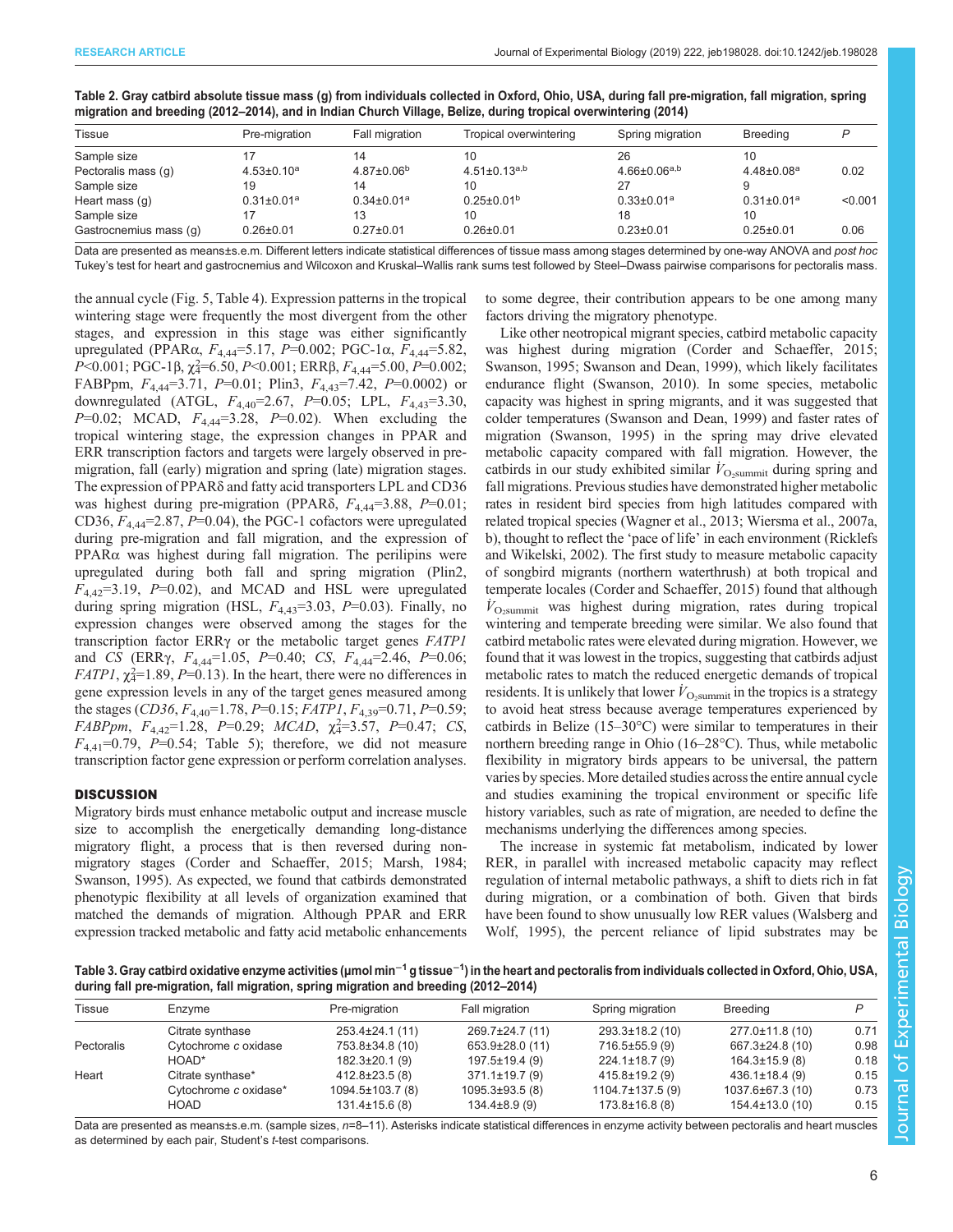<span id="page-6-0"></span>

Fig. 3. Seasonal variation in percent lipid content. Mean (±s.e.m.) total lipid content in each tissue was measured in the heart, pectoralis, gastrocnemius and liver. Non-migration include birds during breeding  $(n=2)$  and pre-migration  $(n=5)$ , while migration includes birds during spring  $(n=5)$  and fall migration (n=4). Different letters indicate significant differences in lipid content between the heart, pectoralis, gastrocnemius and liver determined by one-way ANOVA and pair-wise comparisons.

overestimated from this measure. We discuss evidence for internal modulation of metabolic pathways in response to dietary lipids and metabolic demand below. Regarding a shift in dietary substrate

supply, several studies found that many migrating songbirds select diets rich in berries containing high amounts of lipids and antioxidants during migration, while in non-migratory periods they prefer protein-based insect diets ([Bairlein and Gwinner, 1994](#page-9-0); [McWilliams et al., 2004; Parrish, 1997\)](#page-10-0). Catbirds preferentially use habitats dominated by native shrubs during migration [\(Oguchi et al.,](#page-10-0) [2018\)](#page-10-0) and have better body condition in those habitats [\(Oguchi](#page-10-0) [et al., 2017](#page-10-0)). We found that berries from these shrubs contain higher fat content than exotics (P.J.S., unpublished data). Furthermore, these diet preferences may enhance metabolic performance by reducing oxidative damage via antioxidants [\(Alan and McWilliams,](#page-9-0) [2013; Bolser et al., 2013; Cooper-Mullin and McWilliams, 2016](#page-9-0)) or by maximizing fat stores for use during endurance flight [\(Dick,](#page-9-0) [2017; Guglielmo et al., 2002](#page-9-0); [Pierce et al., 2005](#page-10-0); [Pierce and](#page-10-0) [McWilliams, 2005](#page-10-0)). The effects of dietary variation on metabolic performance, muscle oxidative capacity and fatty acid use are not well understood.

As expected, to support migratory flight, the pectoralis muscles and heart were largest in absolute mass during the migratory period, similar to data from other migratory songbirds ([King et al., 2015](#page-9-0); [Marsh, 1984\)](#page-10-0) and shorebirds [\(Petit and Vezina, 2014](#page-10-0); [Vezina et al.,](#page-10-0) [2006\)](#page-10-0), as well as in winter cold-acclimated birds [\(Sgueo et al., 2012](#page-10-0); [Swanson et al., 2013\)](#page-10-0). Although not measured in the same individuals, the average pectoralis mass was greatest during fall migration, when  $\dot{V}_{\text{O}_2\text{summit}}$  was highest, in agreement with previous studies ([Liknes and Swanson, 2011b;](#page-9-0) [Sgueo et al., 2012; Swanson](#page-10-0) [et al., 2013](#page-10-0); [Vezina et al., 2006\)](#page-10-0). Similarly, cardiac mass was largest



Lines are not present if *P*>0.091

Fig. 4. Metabolic gene network of molecular regulation factors (PPARs, ERRs and PGCs outlined in black and gray) and their metabolic target genes (outlined in white) in gray catbird pectoralis. Each gene is represented by a node, and the size of the node is proportional to yearly gene expression levels normalized to RPLP0. Expression values are reported in parentheses within the nodes. N=45 for each gene. The shape of the nodes indicate a gene's main function. The spatial orientation of the network corresponds to similar functional roles and their degree of connectedness. The genes are connected by a solid line if the Spearman's correlation coefficient was statistically significant at P<0.05, and are connected by a faded line if P was marginally significant between 0.05 and 0.09. The thickness of the line is proportional to the magnitude of the correlation coefficient, so that coefficients closest to −1 and 1 have the thickest lines and coefficients close to 0 have the thinnest lines. Positive correlations are displayed in blue and negative correlations in red. Spearman's correlation coefficients were extracted in R 3.4.3 using the Hmisc package and the network was constructed using Cystoscape 3.7.1. See [Tables S3 and S4](http://jeb.biologists.org/lookup/doi/10.1242/jeb.198028.supplemental) for a full list of Spearman's correlation coefficients and corresponding P-values.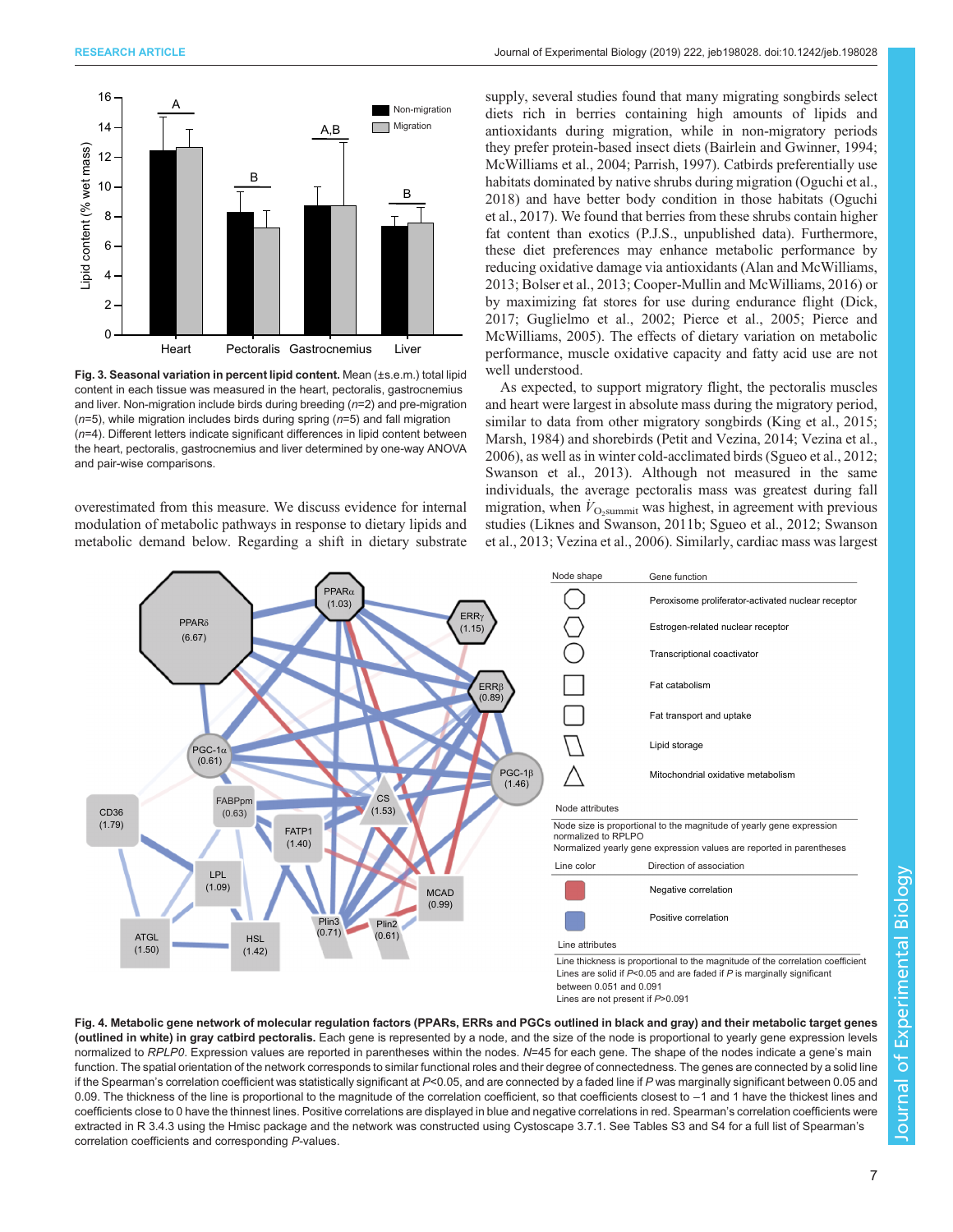<span id="page-7-0"></span>

Fig. 5. Seasonal variation in gene expression. Quantitative real-time PCR analysis of transcripts encoding (A) nuclear receptors  $PPAR\alpha$  and  $PPAR\delta$ , (B) transcriptional coactivators PGC-1α and PGC-1β and (C) nuclear receptors ERRβ and ERRγ, all normalized to the housekeeping gene RPLP0. The mean (±s.e.m.) log-transformed values are reported. Different letters indicate significant differences between stages following a one-way ANOVA and pairwise comparisons ( $n=10$  during pre-migration,  $n=9$  fall migration,  $n=7$  tropics,  $n=10$  spring migration,  $n=8$  breeding for each gene).

during migratory phases, in agreement with previous work (e.g. [King et al., 2015](#page-9-0)), presumably to support enhanced metabolic demand during endurance flight. For 457 species compared across a tropical-to-temperate life history divide, it was found that tropical birds have smaller pectoralis and heart sizes [\(Wiersma et al., 2012\)](#page-10-0). In our study, heart mass was significantly lower during tropical wintering, although pectoralis size did not change in the transition from fall migration to the tropics, suggesting a disconnect between the timing of phenotypic change for these tissues. In contrast to the pectoralis, the gastrocnemius mass remained constant across the annual cycle, but was at its lowest during spring (late) migration (nearly significant at  $P=0.06$ ). Total lean mass was significantly lower in the spring (with a nearly identical reduction as the gastrocnemius alone), supporting the observation that migrating birds catabolize proteins in non-critical tissues during flight. Similarly, other long-distance migrants (e.g. garden warblers, Sylvia borin) reduce their leg muscle mass by 19% during migratory flight ([Bauchinger and Biebach, 2001](#page-9-0); [Biebach, 1998\)](#page-9-0), and thrush nightingale (Luscinia luscinia) used protein as 10% of their energy source during a wind tunnel simulated migration [\(Klassen et al., 2000](#page-9-0)).

Enhanced cellular metabolic and lipid oxidation capacities may serve to improve metabolic performance during seasonal climatic variation and migration, as proposed by [Swanson](#page-10-0) [\(2010\)](#page-10-0) and based on data from long- and short-distance migrant songbird species [\(Lundgren and Kiessling, 1985\)](#page-9-0) and winteracclimatized birds [\(Liknes and Swanson, 2011a](#page-9-0)). However, CS and CCO activities remained unchanged in catbird pectoralis and heart across all stages [\(Table 3\)](#page-5-0). Similarly, [Marsh \(1981\)](#page-10-0) found activities of CS and CCO to be similar in catbird pectoralis, supracoracoideus and heart in Florida fall migrants and Michigan summer residents. However, fatty acid oxidation in those migrants, as measured by HOAD activity, was double that of the summer residents. In our study, although not statistically significant, HOAD activities in both pectoralis and heart tended to be higher during migratory stages ([Table 3\)](#page-5-0). Thus, while metabolic challenge leads to modification of muscle metabolic enzyme activities in some bird species, catbirds, like several other species, do not undergo these biochemical changes.

Potential mechanistic regulators of the observed phenotypic changes in avian migrants include the NR class of transcription factors. Recent studies have suggested that lipid-activated PPARs may mediate muscle metabolic changes via direct regulation of their target genes involved in β-oxidation [\(Corder et al., 2016; Dick,](#page-9-0) [2017; Guglielmo et al., 2002](#page-9-0); [Meng et al., 2005](#page-10-0)). Indeed, the three PPAR isoforms recently cloned from catbirds share high sequence homology and similar functional properties with their mammalian homologs, including transcriptional activity and regulation of lipid uptake and oxidation in myocytes [\(Hamilton et al., 2018](#page-9-0)). To determine how these genes are associated with one another in freeliving songbirds, we used a network analysis to visualize these associations in the context of their functional roles ([Fig. 4](#page-6-0)). Genes that share functional roles (indicated by the shape of the nodes) were significantly positively correlated. The nuclear receptors and coactivators correlate most strongly with each other and oxidative metabolic genes (CS and MCAD) and a fat storage gene (Plin3), but not with genes involved in fat transport (CD36, FABPpm, FATP1) and catabolism (LPL, HSL, ATGL). NRs and fat utilization genes may be indirectly linked through the expression of oxidative genes such as CS. FATP1, GOT2 and Plin3 were positively correlated with CS, suggesting that a high oxidative metabolism may indirectly increase the expression of fat utilization proteins. We investigated the potential involvement of NRs by characterizing the regulation of PPARs, ERRs and their target genes in the pectoralis muscle and the heart. The expression of fatty acid transporters (CD36, FATP1,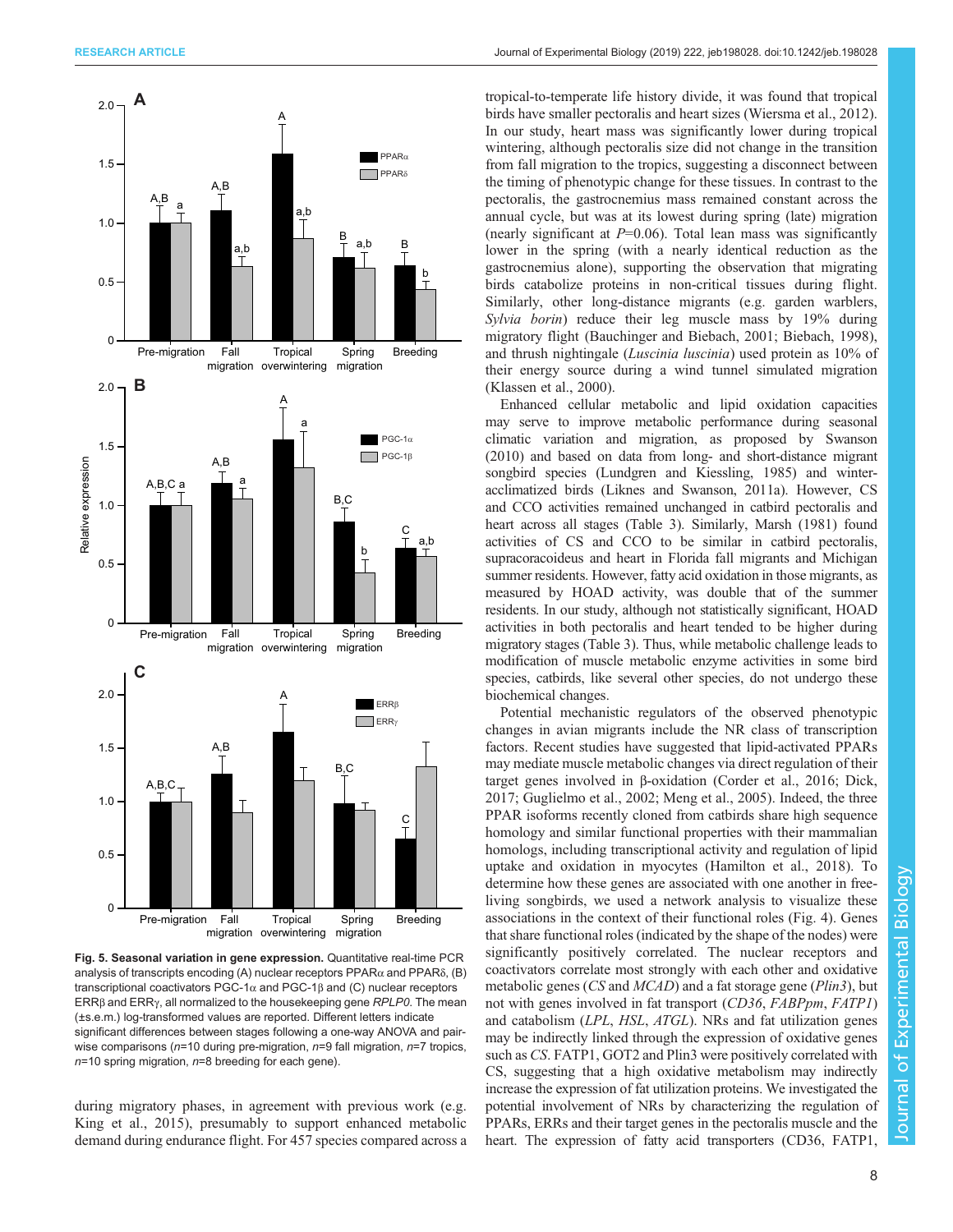<span id="page-8-0"></span>

| Table 4. Gray catbird PPAR target gene expression in the pectoralis in Oxford, Ohio, USA, during fall pre-migration, fall migration, spring migration |  |
|-------------------------------------------------------------------------------------------------------------------------------------------------------|--|
| and breeding (2012-2014), and in Indian Church Village, Belize, during tropical overwintering (2014)                                                  |  |

| Gene              | Pre-migration                  | Fall migration               | Tropical overwintering         | Spring migration                 | <b>Breeding</b>                | P      |
|-------------------|--------------------------------|------------------------------|--------------------------------|----------------------------------|--------------------------------|--------|
| Sample size       | 10                             | 9                            |                                | 10                               | 8                              |        |
| CD <sub>36</sub>  | $1.00 + 0.11$                  | $1.02 \pm 0.10$              | $1.02 \pm 0.06$                | $0.75 \pm 0.06$                  | $0.73 \pm 0.09$                | 0.03   |
| <b>ATGL</b>       | $1.00 \pm 0.13^{a,b}$          | $1.12 \pm 0.13^{a,b}$        | $0.59 \pm 0.09^a$              | $1.23 \pm 0.19^{a,b}$            | $1.38 \pm 0.27$ <sup>b</sup>   | 0.05   |
| <b>MCAD</b>       | $1.00 \pm 0.13$ <sup>a,b</sup> | $1.04 \pm 0.09^{a,b}$        | $0.80 \pm 0.20$ <sup>a</sup>   | $1.49 \pm 0.15^{\rm b}$          | $1.31 \pm 0.17$ <sup>a,b</sup> | 0.02   |
| FABPpm            | $1.00 \pm 0.07$ <sup>a,b</sup> | $0.94 \pm 0.09$ <sup>a</sup> | $1.32 \pm 0.10^{a,b}$          | $1.33 \pm 0.11$ <sup>b</sup>     | $1.13 \pm 0.11^{a,b}$          | 0.01   |
| FATP <sub>1</sub> | $1.00 \pm 0.09$                | $0.93 + 0.16$                | $1.93 \pm 0.47$                | $1.08 + 0.12$                    | $1.03 \pm 0.16$                | 0.13   |
| <b>HSL</b>        | $1.00 \pm 0.19$ <sup>a,b</sup> | $0.72 \pm 0.13$ <sup>a</sup> | $0.95 \pm 0.35$ <sup>a,b</sup> | $1.69 \pm 0.24^b$                | $0.65 \pm 0.13^{a,b}$          | 0.03   |
| <b>LPL</b>        | $1.00 \pm 0.12$ <sup>a</sup>   | $0.93 \pm 0.15^{a,b}$        | $0.53 \pm 0.03^b$              | $0.81 \pm 0.07$ <sup>a,b</sup>   | $0.79 \pm 0.07$ <sup>a,b</sup> | 0.02   |
| Plin2             | $1.00 \pm 0.12$                | $1.54 \pm 0.17$              | $0.91 \pm 0.15$                | $1.36 \pm 0.21$                  | $0.93 \pm 0.10$                | 0.02   |
| Plin3             | $1.00 \pm 0.12$ <sup>a,b</sup> | $1.41 \pm 0.20$ <sup>c</sup> | $1.49 \pm 0.18$ <sup>a,c</sup> | $1.60 \pm 0.32$ <sup>a,b,c</sup> | $0.96 \pm 0.07$ <sup>b</sup>   | < 0.01 |
| CS                | $1.00 \pm 0.10$                | $1.10+0.12$                  | $1.73 \pm 0.33$                | $1.07 + 0.10$                    | $0.92 \pm 0.17$                | 0.06   |

Data are presented as means±s.e.m. Different letters indicate statistical differences in log-transformed gene expression (ATGL, FABPpm and Plin2 not log transformed) among stages determined by one-way ANOVA and post hoc Tukey's test or Wilcoxon and Kruskal–Wallis rank sums test and Steel–Dwass pair-wise comparisons.

FABPpm), the fatty acid oxidation enzyme (MCAD) and the tricarboxylic cycle enzyme (CS) did not change throughout the annual cycle in the heart (Table 5). In the pectoralis, the relative expression of PPAR and ERR isoforms did not strictly parallel changes in metabolism and muscle structure in catbirds. Instead, we observed small but significant differences in PPARα and δ, PGC-1 $α$ and β, and ERRβ expression in pre-migration and fall and spring migration stages (Table 4, [Fig. 5](#page-7-0)). PPARδ is involved in regulating muscle oxidative capacity and muscle fatty acid oxidation in mammals ([Ehrenborg and Krook, 2009](#page-9-0)). Consistent with it playing a conserved role in enhancing muscle oxidative capacity in preparation for long-distance flight, catbird PPARδ was upregulated in pectoralis muscle during pre-migration. In mammals, PPARα regulates fatty acid transporter and oxidation genes [\(Bensinger and](#page-9-0) [Tontonoz, 2008](#page-9-0)). Supporting a similar role in catbirds, the expression of PPARα was significantly upregulated during fall migration, when lipid fuel utilization in the pectoralis is crucial to maximize metabolic performance. ERRβ is involved in regulating metabolism in various tissues ([Alaynick, 2008](#page-9-0); [Huss et al., 2015](#page-9-0)), and was also upregulated in flight muscle during fall migration. The transcript levels of the nuclear receptor coactivators  $PGC-1\alpha$  and  $PGC-1\beta$  were coordinately increased during pre- and fall migration, consistent with activation of PPAR and ERR target gene expression. Preparation for migration and early migration may require a large amount of energy utilization, necessitating increased lipid transport into energy consuming tissues. Consistent with this notion, in pectoral muscle lipoprotein lipase (LPL) expression was highest during pre-migration, and expression of CD36, a fatty acid transporter, was highest during pre- and fall migration.

In the tropics, expression of target genes involved in oxidative and catabolic pathways (PPARα, PGC-1α, PGC-1β, ERRβ, FABPpm, Plin3) were upregulated in flight muscle despite a low metabolic capacity. Genes involved in fatty acid oxidation, LPL, MCAD and ATGL, were significantly downregulated in the tropics, indicating a shift away from fat catabolism, consistent with increased fat stores observed during wintering ([Corder et al.,](#page-9-0) [2016\)](#page-9-0). Although our data do not identify the definitive driver of gene expression patterns in the tropics, dietary changes during wintering may be a contributing factor, and are supported by the significant increase in RER observed in the overwintering birds. The natural ligands for NRs in birds are unknown, but differences in dietary lipid species may have important effects on PPAR and ERR activity. Fatty acids strongly activate PPAR pathways in catbirds [\(Hamilton et al., 2018\)](#page-9-0), and increased PPAR activation is considered to be a potential benefit of consuming polyunsaturated fatty acids (PUFA) in migrants [\(Guglielmo, 2018\)](#page-9-0). PPARδ mRNA abundance was lowest in the flight muscle of yellow-rumped warblers consuming primarily n-3 PUFA compared with birds eating n-6 PUFA and monounsaturated fatty acids during fall migration ([Dick, 2017\)](#page-9-0). Collectively, the expression patterns of energy and lipid metabolic genes correlated with periods of increased energy demand associated with migratory flight and during tropical wintering in the pectoralis. Given the relatively modest dynamic in NR and cofactor expression, it is clear that phenotypic plasticity over the annual cycle is not solely mediated by expression levels of these factors.

# **Conclusions**

Organisms commonly undergo fluctuating patterns of stability and change, due to both seasonal and stochastic events, yet full annual cycle research investigating how animal physiology responds to environmental changes is understudied in animal ecology [\(Marra](#page-9-0) [et al., 2015](#page-9-0)). The present study, spanning the major life history stages of a migratory bird, helps us to understand the flexibility in

Table 5. Gray catbird PPAR target gene expression in the heart from individuals collected in Oxford, Ohio, USA, during fall pre-migration, fall migration, spring migration and breeding (2012–2014), and in Indian Church Village, Belize, during tropical overwintering (2014)

| Gene              | Pre-migration   | Fall migration  | Tropical overwintering | Spring migration | <b>Breeding</b> |      |
|-------------------|-----------------|-----------------|------------------------|------------------|-----------------|------|
| Sample size       |                 |                 |                        | 10               |                 |      |
| CD <sub>36</sub>  | $1.00 \pm 0.10$ | $1.34 \pm 0.11$ | $0.95 \pm 0.05$        | $1.26 \pm 0.11$  | $1.19 \pm 0.07$ | 0.15 |
| FATP <sub>1</sub> | $1.00 \pm 0.14$ | $0.76 \pm 0.12$ | $0.75 \pm 0.16$        | $0.95 \pm 0.07$  | $0.76 \pm 0.07$ | 0.59 |
| <b>FABPpm</b>     | $1.00 \pm 0.09$ | $1.00 \pm 0.15$ | $1.05 \pm 0.28$        | $1.41 \pm 0.20$  | $1.53 \pm 0.34$ | 0.29 |
| <b>MCAD</b>       | $1.00 \pm 0.15$ | $0.99 \pm 0.10$ | $1.04 \pm 0.21$        | $0.95 \pm 0.30$  | 1.96±0.59       | 0.47 |
| CS.               | $1.00 \pm 0.09$ | $1.26 \pm 0.17$ | 1.26±0.19              | $1.31 \pm 0.19$  | $1.12 \pm 0.10$ | 0.54 |

Data are presented as means±s.e.m. Different letters indicate statistical differences in gene expression (MCAD was log transformed) among stages determined by one-way ANOVA and post hoc Tukey's test or Wilcoxon and Kruskal–Wallis rank sums test and Steel–Dwass pair-wise comparisons.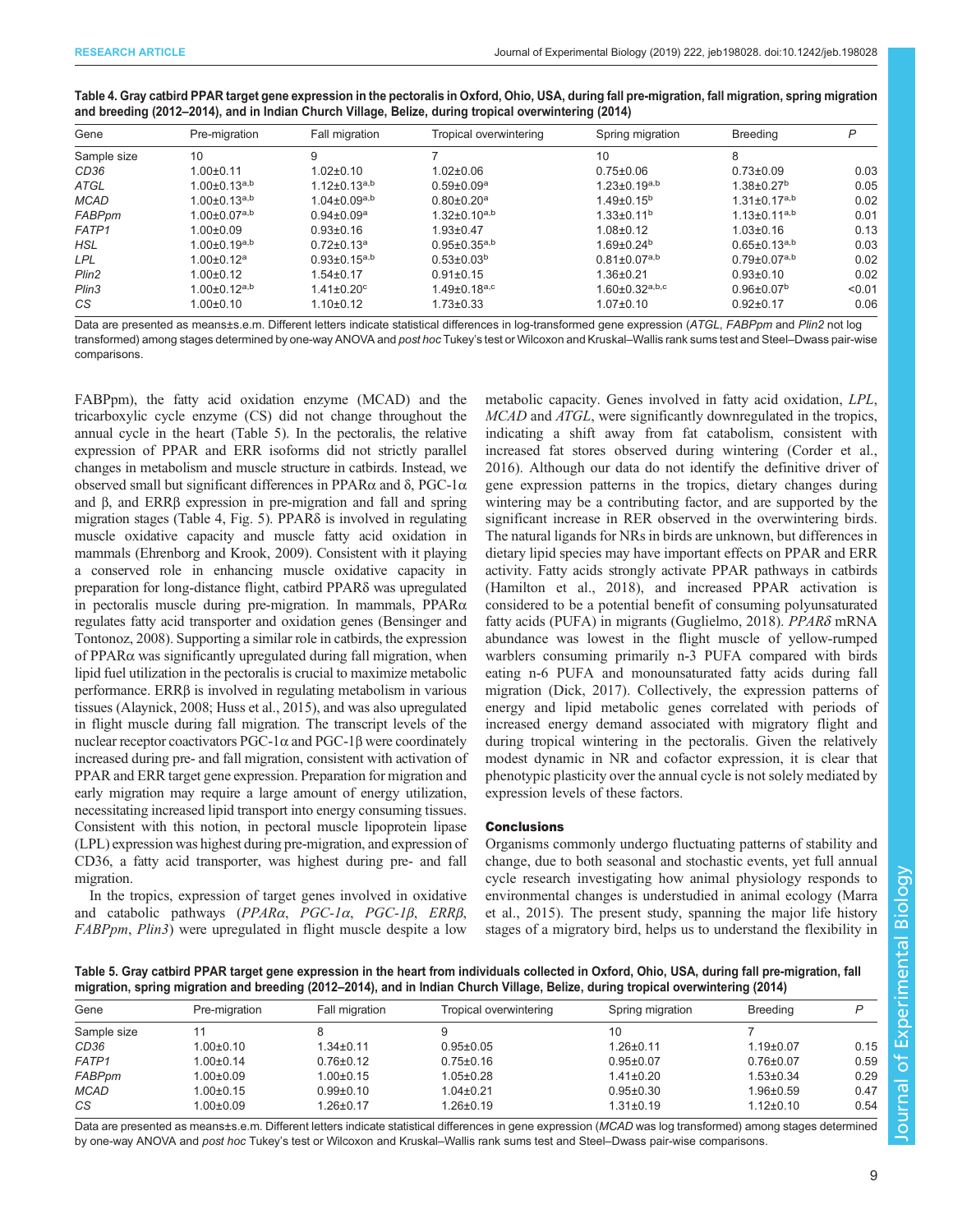<span id="page-9-0"></span>and regulation of energy metabolism, and can inform other systems, including migration of other organisms, cold acclimatization and hibernation. This study builds on our previous work (Corder et al., 2016) on the role of PPAR receptors in the regulation of phenotypic flexibility across a migrant bird's annual cycle. However, small mean fold changes in gene expression and challenging interpretation of expression patterns warrant further examination of these pathways. Comparing these data with results from future laboratory studies would likely elucidate the involvement of these pathways (Guglielmo, 2018). Specifically, studies administering PPAR agonists or antagonists, manipulating fatty acid content of the diet, and controlling exercise to induce metabolic phenotypes or non-migratory phenotypes would help discern how intrinsic and extrinsic factors influence PPAR pathways and identify specific roles of PPARs in phenotypically flexible avian systems.

## Acknowledgements

We thank Dr Jill Russell and the AREI volunteers for assistance with animal capture and Angela Hamilton for technical assistance. Dr Haifei Shi provided the MRI instrument, Dr Morgan-Kiss provided the spectrophotometer, and Dr Kyle Timmerman provided helpful editorial comments to the manuscript. We also appreciate the assistance of Dr Ann Rypstra and the staff at the Miami University Ecology Research Center. We are grateful for the assistance of Dr Andor Kiss and the staff at the Miami University Center for Bioinformatics and Functional Genomics. We also thank Dr Xiwei Wu and Charles Warden of the City of Hope Functional Genomics Core (supported by the National Cancer Institute of the National Institutes of Health under award number P30CA33572) for performing the RNA-seq annotation used to generate primers for qRT-PCR.

### Competing interests

The authors declare no competing or financial interests.

### Author contributions

Conceptualization: K.J.D., D.E.R., J.M.H., P.J.S.; Methodology: J.M.H., P.J.S.; Formal analysis: K.J.D., J.M.H., P.J.S.; Investigation: K.J.D., K.R.C., A.H., P.J.S.; Resources: J.M.H.; Data curation: P.J.S.; Writing - original draft: K.J.D., P.J.S.; Writing - review & editing: K.J.D., K.R.C., A.H., D.E.R., J.M.H., P.J.S.; Visualization: K.J.D.; Supervision: D.E.R., J.M.H., P.J.S.; Project administration: D.E.R., J.M.H., P.J.S.; Funding acquisition: D.E.R., J.M.H., P.J.S.

#### Funding

This work was funded by National Science Foundation grant IOS-1257455 (to P.J.S., D.E.R. and J.M.H.), a Journal of Experimental Biology Traveling Fellowship (to K.R.C.) and funds from Miami University (to P.J.S. and K.J.D.).

## Supplementary information

Supplementary information available online at <http://jeb.biologists.org/lookup/doi/10.1242/jeb.198028.supplemental>

#### References

- Alan, R. R. and McWilliams, S. R. [\(2013\). Oxidative stress, circulating antioxidants,](https://doi.org/10.1016/j.cbpb.2012.12.005) [and dietary preferences in songbirds.](https://doi.org/10.1016/j.cbpb.2012.12.005) Comp. Biochem. Physiol. 164, 185-193. [doi:10.1016/j.cbpb.2012.12.005](https://doi.org/10.1016/j.cbpb.2012.12.005)
- Alaynick, W. A. [\(2008\). Nuclear receptors, mitochondria and lipid metabolism.](https://doi.org/10.1016/j.mito.2008.02.001) Science 8[, 329-337. doi:10.1016/j.mito.2008.02.001](https://doi.org/10.1016/j.mito.2008.02.001)
- Bairlein, F. and Gwinner, E. [\(1994\). Nutritional mechanisms and temporal control](https://doi.org/10.1146/annurev.nu.14.070194.001155) [of migratory energy accumulation in birds.](https://doi.org/10.1146/annurev.nu.14.070194.001155) Ann. Rev. Nutr. 14, 187-215. doi:10. [1146/annurev.nu.14.070194.001155](https://doi.org/10.1146/annurev.nu.14.070194.001155)
- Batra, A., Maier, H. J. and Fife, M. S. [\(2016\). Selection of reference genes for gene](https://doi.org/10.1080/03079457.2016.1235258) [expression analysis by real-time qPCR in avian cells infected with infectious](https://doi.org/10.1080/03079457.2016.1235258) bronchitis virus. Avian Pathol. 46[, 173-180. doi:10.1080/03079457.2016.1235258](https://doi.org/10.1080/03079457.2016.1235258)
- Bauchinger, U. and Biebach, H. [\(2001\). Differential catabolism of muscle protein in](https://doi.org/10.1007/s003600100176) garden warblers Sylvia borin[: flight and leg muscle act as a protein source during](https://doi.org/10.1007/s003600100176) [long distance migration.](https://doi.org/10.1007/s003600100176) J. Comp. Physiol. B 171, 293-301. doi:10.1007/ [s003600100176](https://doi.org/10.1007/s003600100176)
- Bensinger, S. J. and Tontonoz, P. [\(2008\). Integration of metabolism and](https://doi.org/10.1038/nature07202) [inflammation by lipid activated nuclear receptors.](https://doi.org/10.1038/nature07202) Nature 454, 470-477. doi:10. [1038/nature07202](https://doi.org/10.1038/nature07202)
- Biebach, H. [\(1998\). Organ flexibility in garden warblers](https://doi.org/10.2307/3677172) Sylvia borin during longdistance migration. J. Avian Biol. 29[, 529-535. doi:10.2307/3677172](https://doi.org/10.2307/3677172)
- [Bolser, J. A., Alan, R. R., Smith, A. D., Li, L., Seeram, N. P. and McWilliams, S. R.](https://doi.org/10.1676/12-057.1) [\(2013\). Birds select fruits with more anthocyanins and phenolic compounds](https://doi.org/10.1676/12-057.1) during autumn migration. Wilson J. Ornithol. 125[, 97-108. doi:10.1676/12-057.1](https://doi.org/10.1676/12-057.1)
- [Cooper-Mullin, C. and McWilliams, S. R.](https://doi.org/10.1242/jeb.123992) (2016). The role of the antioxidant system [during intense exercise: lessons from migrating birds.](https://doi.org/10.1242/jeb.123992) J. Exp. Biol. 219, [3684-3695. doi:10.1242/jeb.123992](https://doi.org/10.1242/jeb.123992)
- Corder, K. R. and Schaeffer, P. J. [\(2015\). Summit metabolic rate exhibits](https://doi.org/10.1007/s10336-015-1157-x) [phenotypic flexibility with migration, but not latitude in a neotropical migrant,](https://doi.org/10.1007/s10336-015-1157-x) [Parkesia noveboracensis. J. Ornithol.](https://doi.org/10.1007/s10336-015-1157-x) 56, 547-550. doi:10.1007/s10336-015- [1157-x](https://doi.org/10.1007/s10336-015-1157-x)
- [Corder, K. R., DeMoranville, K. J., Russell, D. E., Huss, J. M. and Schaeffer, P. J.](https://doi.org/10.1242/jeb.141408) [\(2016\). Annual-stage regulation of lipid metabolism and storage and association](https://doi.org/10.1242/jeb.141408) [with PPARs in a migrant species: the gray catbird \(](https://doi.org/10.1242/jeb.141408)Dumetella carolinensis). J. Exp. Biol. 219[, 3391-3398. doi:10.1242/jeb.141408](https://doi.org/10.1242/jeb.141408)
- Dick, M. F. (2017). The long haul: migratory flight preparation and performance in songbirds. PhD thesis, Western University, London, ON.
- Dietz, M., Piersma, T. and Dekinga, A. (1999). Body-building without power training: endogenously regulated pectoral muscle hypertrophy in confined shorebirds. J. Exp. Biol. 202, 2831-2837.
- Ehrenborg, E. and Krook, A. [\(2009\). Regulation of skeletal muscle physiology and](https://doi.org/10.1124/pr.109.001560) [metabolism by peroxisome proliferator-activated receptor](https://doi.org/10.1124/pr.109.001560) δ. Pharmacol. Rev. 61, [373-393. doi:10.1124/pr.109.001560](https://doi.org/10.1124/pr.109.001560)
- Folch, J., Lees, M. and Sloan Stanley, G. H. (1957). A simple method for the isolation and purification of total lipids from animal tissues. J. Biol. Chem. 229, 497-509.
- Guglielmo, C. G. [\(2018\). Obese super athletes: fat-fueled migration in birds and](https://doi.org/10.1242/jeb.165753) bats. J. Exp. Biol. 221[, 1-16. doi:10.1242/jeb.165753](https://doi.org/10.1242/jeb.165753)
- [Guglielmo, C. G., Haunerland, N. H., Hochachka, P. W. and Williams, T. D.](https://doi.org/10.1152/ajpregu.00267.2001) [\(2002\). Seasonal dynamics of flight muscle fatty acid binding protein and catabolic](https://doi.org/10.1152/ajpregu.00267.2001) [enzymes in a migratory shorebird.](https://doi.org/10.1152/ajpregu.00267.2001) Am. J. Reg. Int. Comp. Physiol. 282, [R1405-R1413. doi:10.1152/ajpregu.00267.2001](https://doi.org/10.1152/ajpregu.00267.2001)
- [Guglielmo, C. G., McGuire, L. P., Gerson, A. R. and Seewagen, C. L.](https://doi.org/10.1007/s10336-011-0724-z) (2011). [Simple, rapid, and non-invasive measurement of fat, lean, and total water masses](https://doi.org/10.1007/s10336-011-0724-z) [of live birds using quantitative magnetic resonance.](https://doi.org/10.1007/s10336-011-0724-z) J. Ornithol. 152, S75-S85. [doi:10.1007/s10336-011-0724-z](https://doi.org/10.1007/s10336-011-0724-z)
- Hamilton, A., Ly, J., Corder, K. R., DeMoranville, K. J., Schaeffer, P. J., Huss, J. M. (2018). Conserved role of avian PPARs in regulating lipid metabolism: a mechanistic basis for metabolic plasticity in migratory birds. Gen. Comp. Endocrinol 268, 110-120.
- [Houle-Leroy, P., Garland, T. J., Swallow, J. G. and Guderley, H.](https://doi.org/10.1152/jappl.2000.89.4.1608) (2000). Effects of [voluntary activity and genetic selection on muscle metabolic capacities in house](https://doi.org/10.1152/jappl.2000.89.4.1608) mice Mus domesticus. J. Appl. Physiol. 89[, 1608-1616. doi:10.1152/jappl.2000.](https://doi.org/10.1152/jappl.2000.89.4.1608) [89.4.1608](https://doi.org/10.1152/jappl.2000.89.4.1608)
- [Huss, J. M., Torra, I. P., Staels, B., Giguere, V. and Kelly, D. P.](https://doi.org/10.1128/MCB.24.20.9079-9091.2004) (2004). Estrogen[related receptor directs peroxisome proliferator-activated receptor signaling in the](https://doi.org/10.1128/MCB.24.20.9079-9091.2004) [transcriptional control of energy metabolism in cardiac and skeletal muscle.](https://doi.org/10.1128/MCB.24.20.9079-9091.2004) Cell Molec. Biol. 24[, 9079-9091. doi:10.1128/MCB.24.20.9079-9091.2004](https://doi.org/10.1128/MCB.24.20.9079-9091.2004)
- Huss, J. M., Garbacz, W. G. and Xie, W. [\(2015\). Constitutive activities of estrogen](https://doi.org/10.1016/j.bbadis.2015.06.016)[related receptors: transcriptional regulation of metabolism by the ERR pathways in](https://doi.org/10.1016/j.bbadis.2015.06.016) health and disease. Biochim. Biophys. Acta 1852[, 1912-1927. doi:10.1016/j.](https://doi.org/10.1016/j.bbadis.2015.06.016) [bbadis.2015.06.016](https://doi.org/10.1016/j.bbadis.2015.06.016)
- Jacobs, J. D. and Wingfield, J. C. [\(1999\). Endocrine control of life-cycle stages: a](https://doi.org/10.2307/1370406) [constraint on response to the environment?](https://doi.org/10.2307/1370406) Condor 102, 35-51. doi:10.2307/ [1370406](https://doi.org/10.2307/1370406)
- [King, M. O., Zhang, Y., Carter, T., Johnson, J., Harmon, E. and Swanson, D. L.](https://doi.org/10.1007/s00360-015-0887-7) [\(2015\). Phenotypic flexibility of skeletal muscle and heart masses and expression](https://doi.org/10.1007/s00360-015-0887-7) [of myostatin and tolloid like proteinases in migrating passerine birds.](https://doi.org/10.1007/s00360-015-0887-7) J. Comp. Physiol. B 185[, 333-342. doi:10.1007/s00360-015-0887-7](https://doi.org/10.1007/s00360-015-0887-7)
- [Klassen, M., Kvist, A. and Lindstrom, A.](https://doi.org/10.1650/0010-5422(2000)102[0444:FCAFCO]2.0.CO;2) (2000). Flight costs and fuel consumption [of a bird migrating in a wind tunnel.](https://doi.org/10.1650/0010-5422(2000)102[0444:FCAFCO]2.0.CO;2) Condor 102, 444-451. doi:10.1650/0010- [5422\(2000\)102\[0444:FCAFCO\]2.0.CO;2](https://doi.org/10.1650/0010-5422(2000)102[0444:FCAFCO]2.0.CO;2)
- Liknes, E. T. and Swanson, D. L. [\(2011a\). Phenotypic flexibility in passerine birds:](https://doi.org/10.1016/j.jtherbio.2011.07.011) [seasonal variation of aerobic enzyme activities in skeletal muscle.](https://doi.org/10.1016/j.jtherbio.2011.07.011) J. Therm. Biol. 36[, 430-436. doi:10.1016/j.jtherbio.2011.07.011](https://doi.org/10.1016/j.jtherbio.2011.07.011)
- Liknes, E. T. and Swanson, D. L. [\(2011b\). Phenotypic flexibility of body](https://doi.org/10.1016/j.jtherbio.2011.06.010) [composition associated with seasonal acclimation of passerine birds.](https://doi.org/10.1016/j.jtherbio.2011.06.010) J. Therm. Biol. 36[, 363-370. doi:10.1016/j.jtherbio.2011.06.010](https://doi.org/10.1016/j.jtherbio.2011.06.010)
- Lindstrom, A., Kvist, A., Piersma, T., Dekinga, A. and Dietz, M. W. (2000). Avian pectoral muscle size rapidly tracks body mass changes during flight, fasting and fuelling. J. Exp. Biol. 203, 913-919.
- [Lundgren, B. O. and Kiessling, K.-H.](https://doi.org/10.1007/BF00379335) (1985). Seasonal variation in catabolic [enzyme activities in breast muscle of some migratory birds.](https://doi.org/10.1007/BF00379335) Oecologia 66, [468-471. doi:10.1007/BF00379335](https://doi.org/10.1007/BF00379335)
- Lundgren, B. O. and Kiessling, K.-H. [\(1986\). Catabolic enzyme activities in the](https://doi.org/10.1007/BF00378767) [pectoralis muscle of premigratory and migratory juvenile reed warblers](https://doi.org/10.1007/BF00378767) Acrocephalus scirpaceus. Oecolgia 68[, 529-532. doi:10.1007/BF00378767](https://doi.org/10.1007/BF00378767)
- [Marra, P. P., Cohen, E. B., Loss, S. R., Rutter, J. E. and Tonra, C. M.](https://doi.org/10.1098/rsbl.2015.0552) (2015). A call [for full annual cycle research in animal ecology.](https://doi.org/10.1098/rsbl.2015.0552) Biol. Lett. 11, 20150552. doi:10. [1098/rsbl.2015.0552](https://doi.org/10.1098/rsbl.2015.0552)